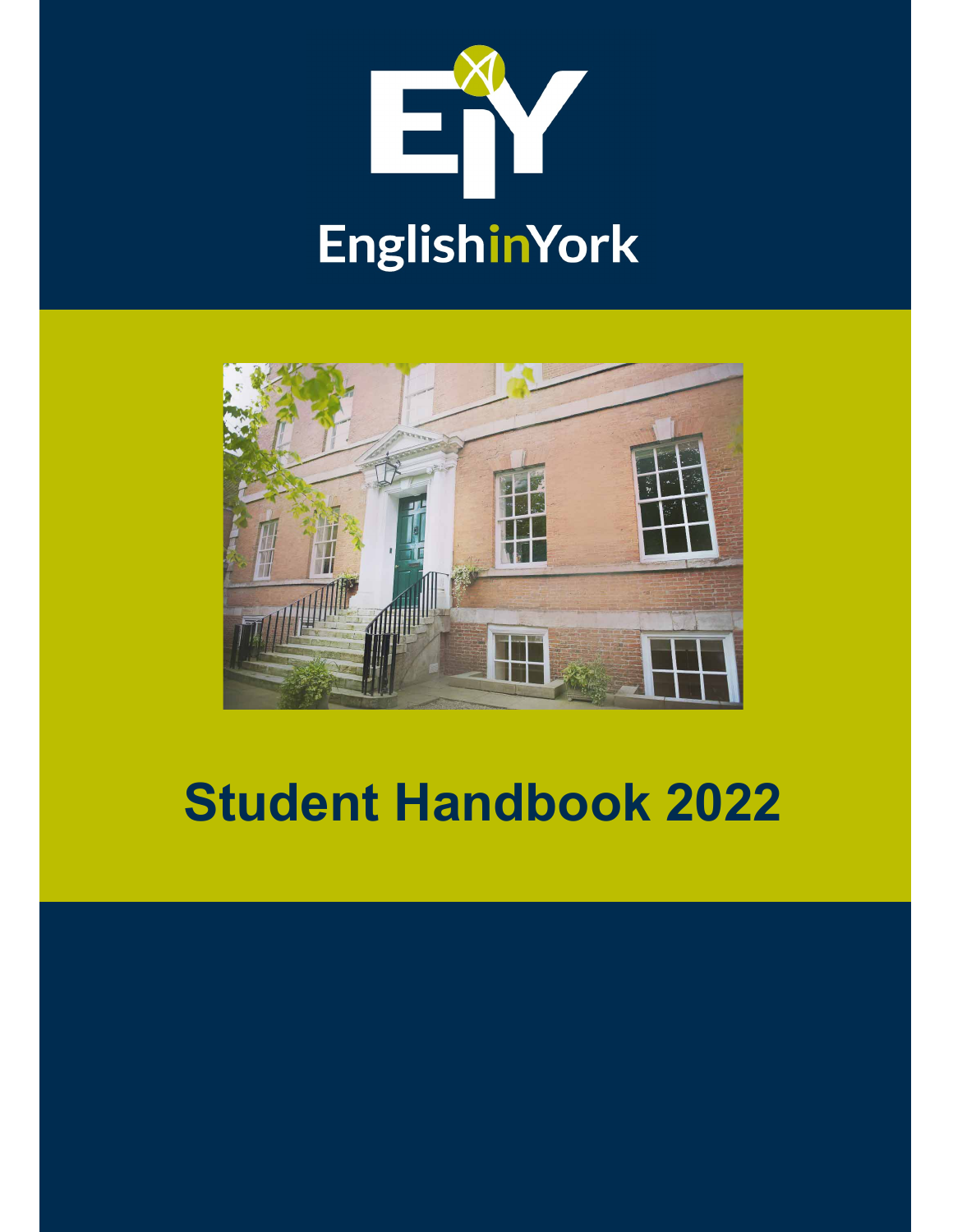# Welcome to English in York

English in York strives to give language learners a rewarding international experience. We are delighted that you have chosen to study with us! This information is designed to help you settle into life in England. If you have any questions, please ask – we are always happy to help.

| <b>Key Facts!</b>                                                                                                                                                                                          |  |
|------------------------------------------------------------------------------------------------------------------------------------------------------------------------------------------------------------|--|
| English in York was established in 1985. Experience is our middle name!                                                                                                                                    |  |
| We are accredited by the British Council for the teaching of English in the<br>UK. This means we are inspected every 4 years to ensure the quality of our<br>courses, teaching and Homestay accommodation. |  |
| English in York is also a member of English UK, English UK North, IALC,<br>Quality English, the English in Britain partnership.                                                                            |  |
| Our main business is to provide English language tuition to adults.                                                                                                                                        |  |
| The standard age range of our students is 18+, although 16 and 17 year-<br>olds are accepted onto our courses, with parental consent.                                                                      |  |
| Students under the age of 16 are not accepted on any of our adult, mixed<br>international courses.                                                                                                         |  |
| We also welcome students under the age of 16 in closed groups.                                                                                                                                             |  |

### Quality:

Our experienced and friendly staff will do everything possible to ensure students have a successful stay in York. Students can talk to their teachers or to any of our welfare staff at any time and we will always do our best to solve any problems. We ask all students to complete an evaluation of their course and Homestay family, and will take any student recommendations seriously, always aiming to improve our services.

### Friendliness:

We are a relatively small school, which means that we are able to offer a personal service to all our students. We pride ourselves on knowing all our students by name, and we have an "open door" policy – students can come and chat to us at any time.

### Teaching:

Our teachers do everything they can to make lessons interesting, and ensure their students are happy, many of them have worked with us for a long time. It is important that all students have a rewarding and enjoyable experience. If you have any queries or concerns, please talk to your teacher or a member of the academic management team.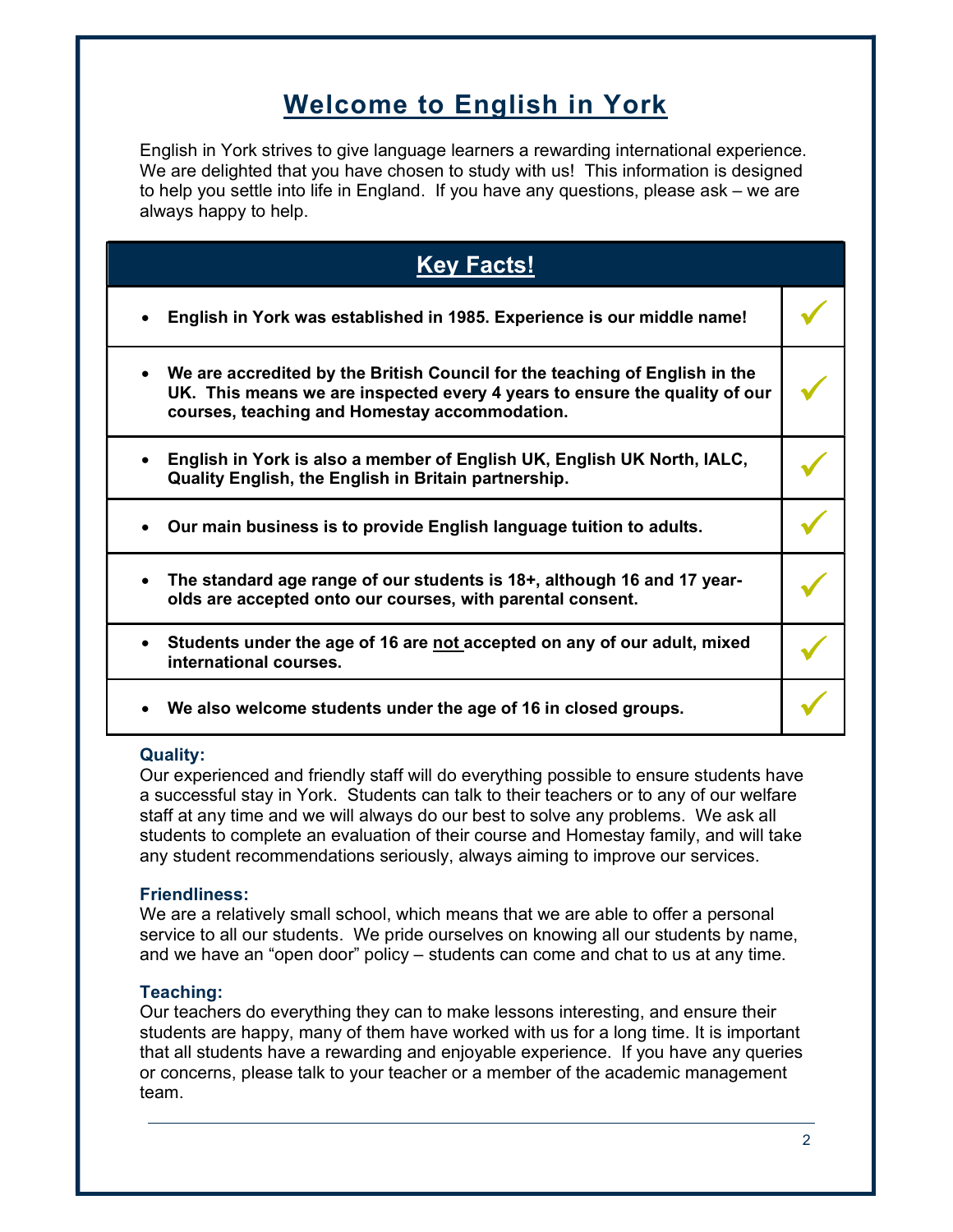| <b>BASIC USER</b><br><b>INDEPENDENT USER</b><br><b>PROFICIENT USER</b><br>A <sub>1</sub><br>A <sub>2</sub><br><b>B1</b><br><b>B2</b><br>C <sub>1</sub><br>C <sub>2</sub><br>Please note: Levels correspond to the Council of Europe's<br><b>Proficiency</b><br>Common European Framework. Some courses demand a<br>You can use<br>minimum level of English competence.<br>the language<br><b>Advanced</b><br>fluently,<br>accurately<br><b>Upper</b><br>You can<br>and<br><b>Intermediate</b><br>deal with<br>appropriately<br><b>Intermediate</b><br>complex<br>You can deal<br>work tasks<br>Pre-<br><b>You have</b><br>You can deal<br>with simple<br>attained an<br><b>Intermediate</b><br>with varied<br>key work<br>exceptional level<br><b>Elementary</b><br>familiar<br>You have an<br>tasks<br>of fluency and<br>You can deal<br>everyday<br>excellent<br>accuracy,<br><b>Beginner</b><br><b>You can</b><br>with<br>command of<br><b>activities</b><br>approaching that<br>the language,<br>deal with<br>predictable<br>of a native<br>You can<br><b>You have</b><br>and are<br>very limited<br>day-to-day<br>You can make<br>speaker.<br>manage<br>consistently<br>not<br>effective and<br>complex and<br>day-to-day<br><b>activities</b><br>fluent,<br>studied<br>independent<br>demanding<br><b>activities</b><br>accurate and<br>use of the<br>situations<br><b>English</b><br>well<br>without too<br>language in<br>before<br>organized.<br>familiar<br>much difficulty.<br>You cope<br><b>Basic</b><br>situations.<br>There are<br>well with<br>communication<br>There are still<br>lapses in<br>demanding<br>is possible with<br>You have<br>many mistakes<br>accuracy in<br>and complex<br>plenty of<br>some basic<br>EIY will<br>but you can<br>complex<br>situations.<br>assistance. You<br>vocabulary and<br>advise on<br>communicate<br>situations but<br>can manage the<br>can use the<br>the number<br>and understand<br>communication<br>simple<br>English<br>of one-to-<br>general<br>is easily<br>interactions of<br>alphabet.<br>one lessons<br>messages in<br>restored.<br>daily life, both<br>required<br>most contexts.<br>commercial and<br>before<br>Lines of<br>social.<br>joining an<br>communication<br><b>Elementary</b><br>work efficiently.<br>class.<br><b>Equivalent Exam Score:</b><br><b>IELTS</b><br>5.0<br>5.5<br>7.0<br>4.5<br>6.0<br>6.5<br>8.0<br><b>FCE</b><br><b>CAE</b><br>Cambridge<br><b>KET</b><br><b>PET</b><br><b>CPE</b><br>500<br>550<br><b>TOEFL (paper-based)</b><br>600<br>650<br><b>TOEFL (computer-based)</b><br>213<br>280<br>173<br>250 | <b>Courses &amp; Levels</b> |  |  |
|---------------------------------------------------------------------------------------------------------------------------------------------------------------------------------------------------------------------------------------------------------------------------------------------------------------------------------------------------------------------------------------------------------------------------------------------------------------------------------------------------------------------------------------------------------------------------------------------------------------------------------------------------------------------------------------------------------------------------------------------------------------------------------------------------------------------------------------------------------------------------------------------------------------------------------------------------------------------------------------------------------------------------------------------------------------------------------------------------------------------------------------------------------------------------------------------------------------------------------------------------------------------------------------------------------------------------------------------------------------------------------------------------------------------------------------------------------------------------------------------------------------------------------------------------------------------------------------------------------------------------------------------------------------------------------------------------------------------------------------------------------------------------------------------------------------------------------------------------------------------------------------------------------------------------------------------------------------------------------------------------------------------------------------------------------------------------------------------------------------------------------------------------------------------------------------------------------------------------------------------------------------------------------------------------------------------------------------------------------------------------------------------------------------------------------------------------------------------------------------------------------------------------------------------------------------------------------------------------------|-----------------------------|--|--|
|                                                                                                                                                                                                                                                                                                                                                                                                                                                                                                                                                                                                                                                                                                                                                                                                                                                                                                                                                                                                                                                                                                                                                                                                                                                                                                                                                                                                                                                                                                                                                                                                                                                                                                                                                                                                                                                                                                                                                                                                                                                                                                                                                                                                                                                                                                                                                                                                                                                                                                                                                                                                         |                             |  |  |
|                                                                                                                                                                                                                                                                                                                                                                                                                                                                                                                                                                                                                                                                                                                                                                                                                                                                                                                                                                                                                                                                                                                                                                                                                                                                                                                                                                                                                                                                                                                                                                                                                                                                                                                                                                                                                                                                                                                                                                                                                                                                                                                                                                                                                                                                                                                                                                                                                                                                                                                                                                                                         |                             |  |  |
|                                                                                                                                                                                                                                                                                                                                                                                                                                                                                                                                                                                                                                                                                                                                                                                                                                                                                                                                                                                                                                                                                                                                                                                                                                                                                                                                                                                                                                                                                                                                                                                                                                                                                                                                                                                                                                                                                                                                                                                                                                                                                                                                                                                                                                                                                                                                                                                                                                                                                                                                                                                                         |                             |  |  |
|                                                                                                                                                                                                                                                                                                                                                                                                                                                                                                                                                                                                                                                                                                                                                                                                                                                                                                                                                                                                                                                                                                                                                                                                                                                                                                                                                                                                                                                                                                                                                                                                                                                                                                                                                                                                                                                                                                                                                                                                                                                                                                                                                                                                                                                                                                                                                                                                                                                                                                                                                                                                         |                             |  |  |
|                                                                                                                                                                                                                                                                                                                                                                                                                                                                                                                                                                                                                                                                                                                                                                                                                                                                                                                                                                                                                                                                                                                                                                                                                                                                                                                                                                                                                                                                                                                                                                                                                                                                                                                                                                                                                                                                                                                                                                                                                                                                                                                                                                                                                                                                                                                                                                                                                                                                                                                                                                                                         |                             |  |  |
|                                                                                                                                                                                                                                                                                                                                                                                                                                                                                                                                                                                                                                                                                                                                                                                                                                                                                                                                                                                                                                                                                                                                                                                                                                                                                                                                                                                                                                                                                                                                                                                                                                                                                                                                                                                                                                                                                                                                                                                                                                                                                                                                                                                                                                                                                                                                                                                                                                                                                                                                                                                                         |                             |  |  |
|                                                                                                                                                                                                                                                                                                                                                                                                                                                                                                                                                                                                                                                                                                                                                                                                                                                                                                                                                                                                                                                                                                                                                                                                                                                                                                                                                                                                                                                                                                                                                                                                                                                                                                                                                                                                                                                                                                                                                                                                                                                                                                                                                                                                                                                                                                                                                                                                                                                                                                                                                                                                         |                             |  |  |
|                                                                                                                                                                                                                                                                                                                                                                                                                                                                                                                                                                                                                                                                                                                                                                                                                                                                                                                                                                                                                                                                                                                                                                                                                                                                                                                                                                                                                                                                                                                                                                                                                                                                                                                                                                                                                                                                                                                                                                                                                                                                                                                                                                                                                                                                                                                                                                                                                                                                                                                                                                                                         |                             |  |  |
|                                                                                                                                                                                                                                                                                                                                                                                                                                                                                                                                                                                                                                                                                                                                                                                                                                                                                                                                                                                                                                                                                                                                                                                                                                                                                                                                                                                                                                                                                                                                                                                                                                                                                                                                                                                                                                                                                                                                                                                                                                                                                                                                                                                                                                                                                                                                                                                                                                                                                                                                                                                                         |                             |  |  |
|                                                                                                                                                                                                                                                                                                                                                                                                                                                                                                                                                                                                                                                                                                                                                                                                                                                                                                                                                                                                                                                                                                                                                                                                                                                                                                                                                                                                                                                                                                                                                                                                                                                                                                                                                                                                                                                                                                                                                                                                                                                                                                                                                                                                                                                                                                                                                                                                                                                                                                                                                                                                         | 9.0                         |  |  |
|                                                                                                                                                                                                                                                                                                                                                                                                                                                                                                                                                                                                                                                                                                                                                                                                                                                                                                                                                                                                                                                                                                                                                                                                                                                                                                                                                                                                                                                                                                                                                                                                                                                                                                                                                                                                                                                                                                                                                                                                                                                                                                                                                                                                                                                                                                                                                                                                                                                                                                                                                                                                         |                             |  |  |
| <b>Courses available:</b>                                                                                                                                                                                                                                                                                                                                                                                                                                                                                                                                                                                                                                                                                                                                                                                                                                                                                                                                                                                                                                                                                                                                                                                                                                                                                                                                                                                                                                                                                                                                                                                                                                                                                                                                                                                                                                                                                                                                                                                                                                                                                                                                                                                                                                                                                                                                                                                                                                                                                                                                                                               |                             |  |  |
| <b>GENERAL ENGLISH PROGRAMMES</b>                                                                                                                                                                                                                                                                                                                                                                                                                                                                                                                                                                                                                                                                                                                                                                                                                                                                                                                                                                                                                                                                                                                                                                                                                                                                                                                                                                                                                                                                                                                                                                                                                                                                                                                                                                                                                                                                                                                                                                                                                                                                                                                                                                                                                                                                                                                                                                                                                                                                                                                                                                       |                             |  |  |
| <b>IELTS PREPARATION</b>                                                                                                                                                                                                                                                                                                                                                                                                                                                                                                                                                                                                                                                                                                                                                                                                                                                                                                                                                                                                                                                                                                                                                                                                                                                                                                                                                                                                                                                                                                                                                                                                                                                                                                                                                                                                                                                                                                                                                                                                                                                                                                                                                                                                                                                                                                                                                                                                                                                                                                                                                                                |                             |  |  |
| <b>ONE-TO-ONE TUITION</b><br><b>BUSINESS ENGLISH GROUP</b>                                                                                                                                                                                                                                                                                                                                                                                                                                                                                                                                                                                                                                                                                                                                                                                                                                                                                                                                                                                                                                                                                                                                                                                                                                                                                                                                                                                                                                                                                                                                                                                                                                                                                                                                                                                                                                                                                                                                                                                                                                                                                                                                                                                                                                                                                                                                                                                                                                                                                                                                              |                             |  |  |
| <b>INTENSIVE GENERAL ENGLISH (group sessions + 1 to 1)</b>                                                                                                                                                                                                                                                                                                                                                                                                                                                                                                                                                                                                                                                                                                                                                                                                                                                                                                                                                                                                                                                                                                                                                                                                                                                                                                                                                                                                                                                                                                                                                                                                                                                                                                                                                                                                                                                                                                                                                                                                                                                                                                                                                                                                                                                                                                                                                                                                                                                                                                                                              |                             |  |  |
| <b>INTENSIVE BUSINESS ENGLISH (individual tailor-made programme)</b>                                                                                                                                                                                                                                                                                                                                                                                                                                                                                                                                                                                                                                                                                                                                                                                                                                                                                                                                                                                                                                                                                                                                                                                                                                                                                                                                                                                                                                                                                                                                                                                                                                                                                                                                                                                                                                                                                                                                                                                                                                                                                                                                                                                                                                                                                                                                                                                                                                                                                                                                    |                             |  |  |
|                                                                                                                                                                                                                                                                                                                                                                                                                                                                                                                                                                                                                                                                                                                                                                                                                                                                                                                                                                                                                                                                                                                                                                                                                                                                                                                                                                                                                                                                                                                                                                                                                                                                                                                                                                                                                                                                                                                                                                                                                                                                                                                                                                                                                                                                                                                                                                                                                                                                                                                                                                                                         |                             |  |  |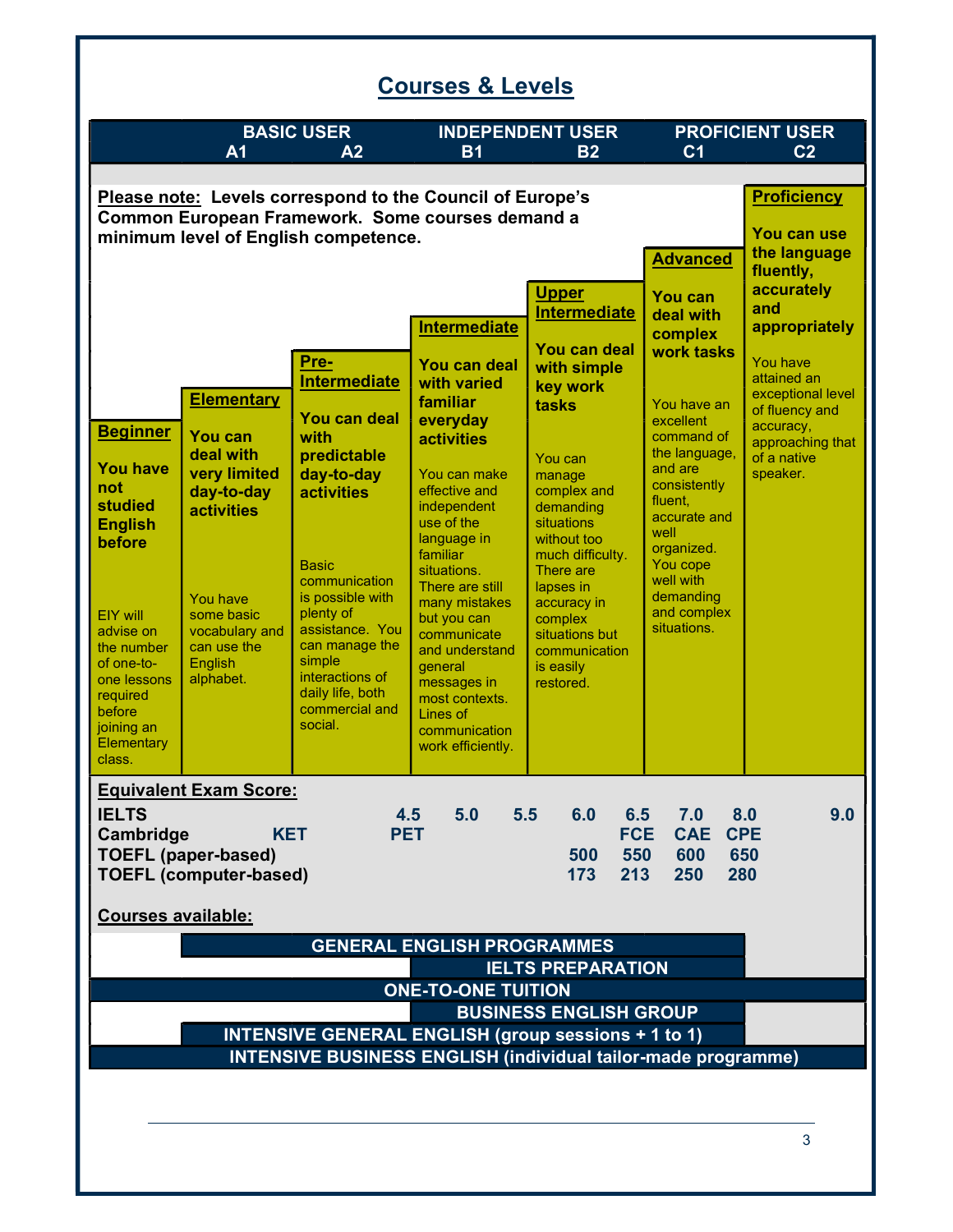# Before you arrive…

After you have applied for your programme, there will be a lot of things to arrange before you arrive at English in York. Below is a guide to what you need to do before you come to the school.

### Checklist:

- Make payment of your deposit (as per the Booking Confirmation document)
- Ensure that we have received a fully completed Parental Consent Form (this applies to students under the age of eighteen only)
- If necessary, apply for your Visa to study in the UK. Please visit the UK Visas and Immigration website for guidance: https://www.gov.uk/check-uk-visa
- Plan your journey from the airport to your accommodation and inform the school of your expected arrival date and time in York. If you would like us to arrange a taxi transfer, please contact the person who has processed your booking. Information about travel and transfers can be found on page 6 of this handbook.
- Pack official documents that you may need while you are here (e.g. school and medical certificates, a financial guarantee, proof of your home address)
- Read these safety guidance notes to ensure you have a safe and comfortable stay: www.educationuk.org/global/articles/safety/
- Organise travel insurance. We strongly recommend that students take out insurance in their home country so they understand the policy cover and restrictions fully. If you are unable to find appropriate cover at home, you may wish to contact this online insurer who can provide specific insurance for language course students: www.endsleigh.co.uk

### What to pack:

Many international students ask us what they should pack to come to English in York. The first thing you should check is the weight limit you are permitted to carry on your flight; remember, most things can be purchased when you get here. The climate in the UK is variable and can be extremely unpredictable, so you will need clothes for cold weather as well as for warmer temperatures. You should bring:

- clothing and shoes for all seasons, including comfortable shoes and an umbrella;
- medication attach a note from your doctor for medicine, in case you are stopped at airport security;
- universal power adaptors necessary for non-UK using electrical goods;
- favourite photos of friends and family, posters and pictures some items to make you feel at home in your new room;
- evidence of sponsorship and Financial Guarantee (applies to Embassy sponsored students only); and
- important documents also photocopy and scan your plane tickets, passport, visa, birth certificate and home country driving license if possible.

### What not to pack:

 Food - there are strict rules about importing food from overseas. If you do want to bring some, you must check the rules and regulations: https://www.gov.uk/bringing-food-animals-plants-into-uk/food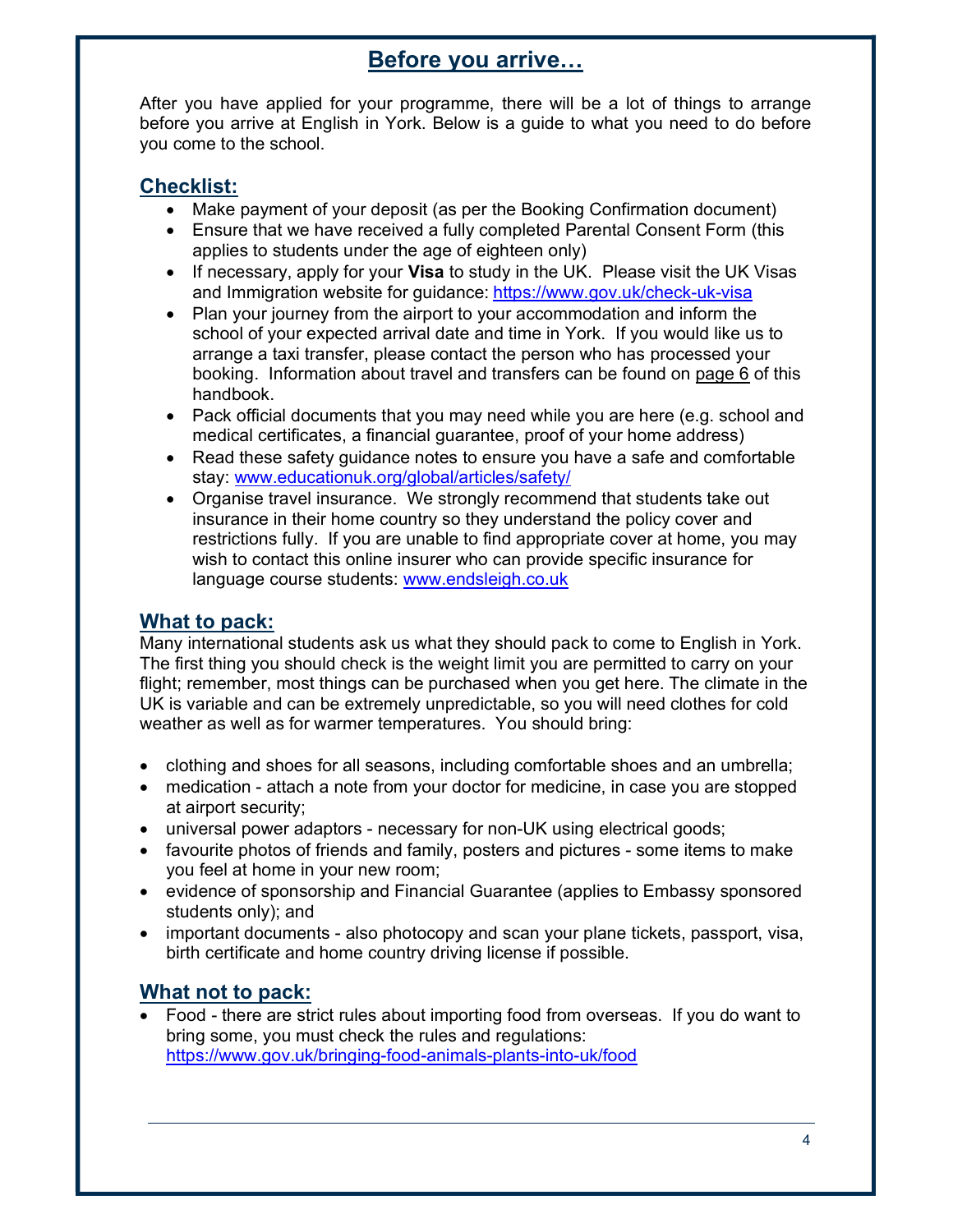### In your hand luggage, you should carry:

- valid passport;
- all correspondence from the school, including your Booking Confirmation, Homestay Accommodation letter and Taxi Transfer Confirmation (where applicable). Students under 18 must also carry their parental consent form. Students who have made their own accommodation arrangements must carry all the relevant information with them;
- evidence of funding / receipts for tuition fees and living costs, including a sponsor letter if applicable;
- enough money (in pounds sterling) for the first few weeks at school and evidence of access to sufficient 'living costs' for the course duration;
- health certificates, including vaccination records, plus X-ray reports if necessary;
- medication;
- insurance documents; and
- valuable items but do check with the airline regarding current regulations on hand luggage.

### Some useful information:

### Money:

We recommend that students bring a cash card or credit card to the UK. Visa and Mastercard are widely accepted in shops and restaurants. We strongly advise that you do not carry large quantities of cash.

The best place to exchange money or traveller's cheques is at a bank or travel agency. When in York, it is worth checking a few other places if you have time. For example, you could try Marks and Spencer (Parliament Street). Always check the amount you have to pay in commission.

If you need to open a bank account during your stay, we will try to help you. Please note that students on 6 - month visas will not be able to open a UK current account.

### Health:

If you have any health concerns or problems during your time in York, you can ask for help in the School Office or Coffee Lounge. Ask any member of staff for help in an emergency.

It is a good idea for longer-term students to register with a GP (general practitioner) , a doctor who deals with most general health problems, soon after you arrive in the UK. Most GP surgeries offer patients a choice of a male or female doctor. The Accommodation Officer, Rebecca, will be able to assist you with this. There is no initial charge for a GP appointment, but prescribed medicines are  $£9.35$  per item. Services from dentists and opticians are not free (please speak to Rebecca for advice).

If you have a health problem such as a cold or sore throat, you can visit a pharmacy (chemist) to buy treatments, for example: 'Boots' on Coney Street (postcode YO1 9QL).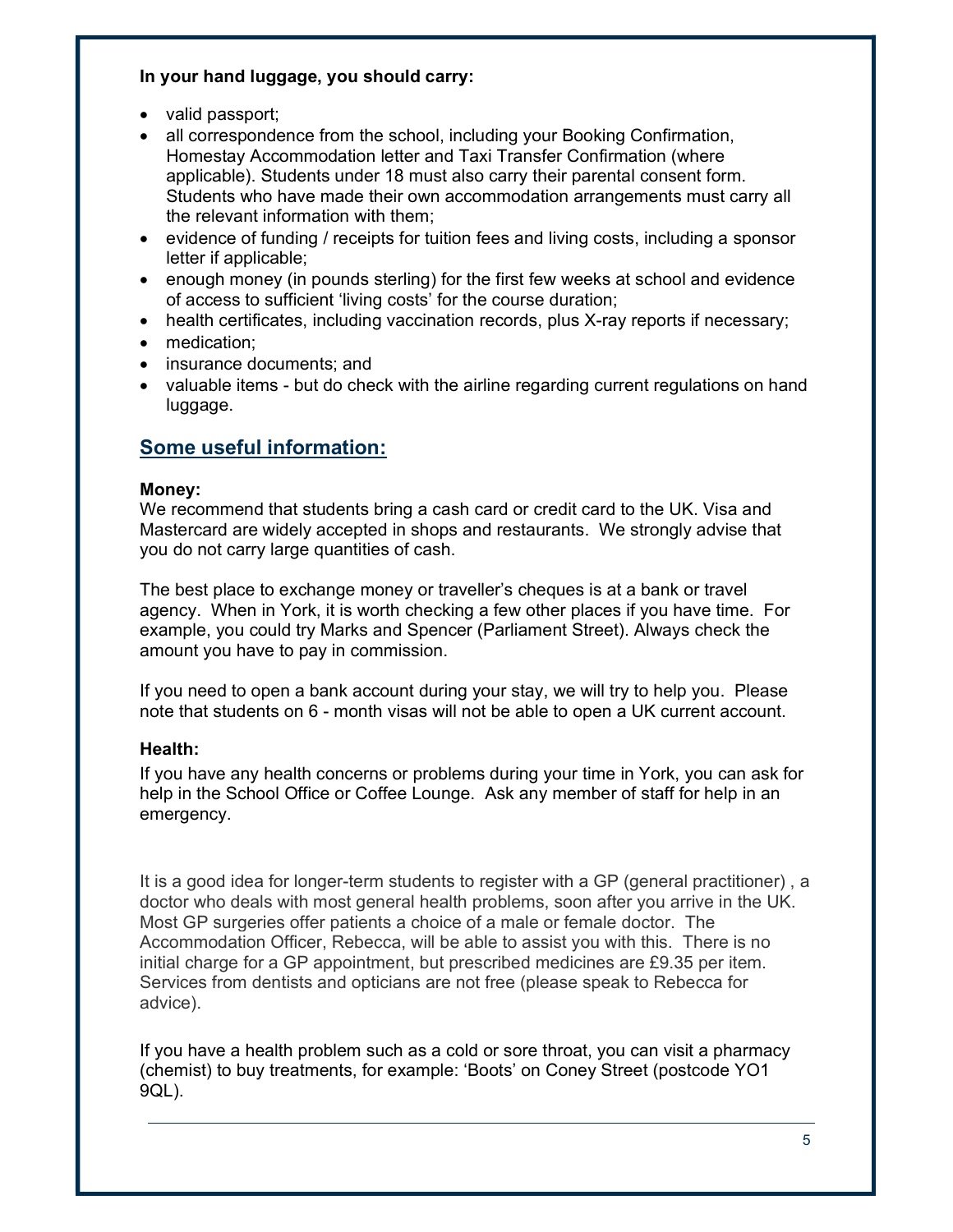For other non-emergency health problems you can call the National Health Service on 111, visit NHS online https://111.nhs.uk/ or see your doctor (GP).

If you have a serious accident or emergency, you should go to the Accident & Emergency department of York Hospital (postcode YO31 8HE).

There is a useful explanation of the UK healthcare system on the UKCISA website.

### For students at EiY for less than six months:

- Initial emergency healthcare services at a hospital accident and emergency department will be free, but you will need to pay for any further treatment or services.
- If your home country has a reciprocal health agreement with the UK, some costs may be covered or you may be able to reclaim some healthcare costs. If you are from an EEA country, you will need to get a European Health Insurance Card (EHIC) before travelling. Please check the UKCISA website section for a full list of entitlements to National Health Service (NHS) treatment.
- If your country does not have a reciprocal health agreement with the UK, you should buy health insurance before you travel to cover the cost of using medical services while you are in the UK.

### For students at EiY for more than six months:

- You (and your dependants) pay an immigration health surcharge during your visa application. The fee is £470 per person, per year of your visa. This fee will allow you and your dependants free NHS health services. Further information is available on the gov.uk website.
- This does not include dental care or non-necessary treatment.
- You may need to buy health insurance to cover any treatment which is not covered by the NHS, or for private, non-emergency medical treatment.

You can find more information about healthcare charges and services on the gov.uk website.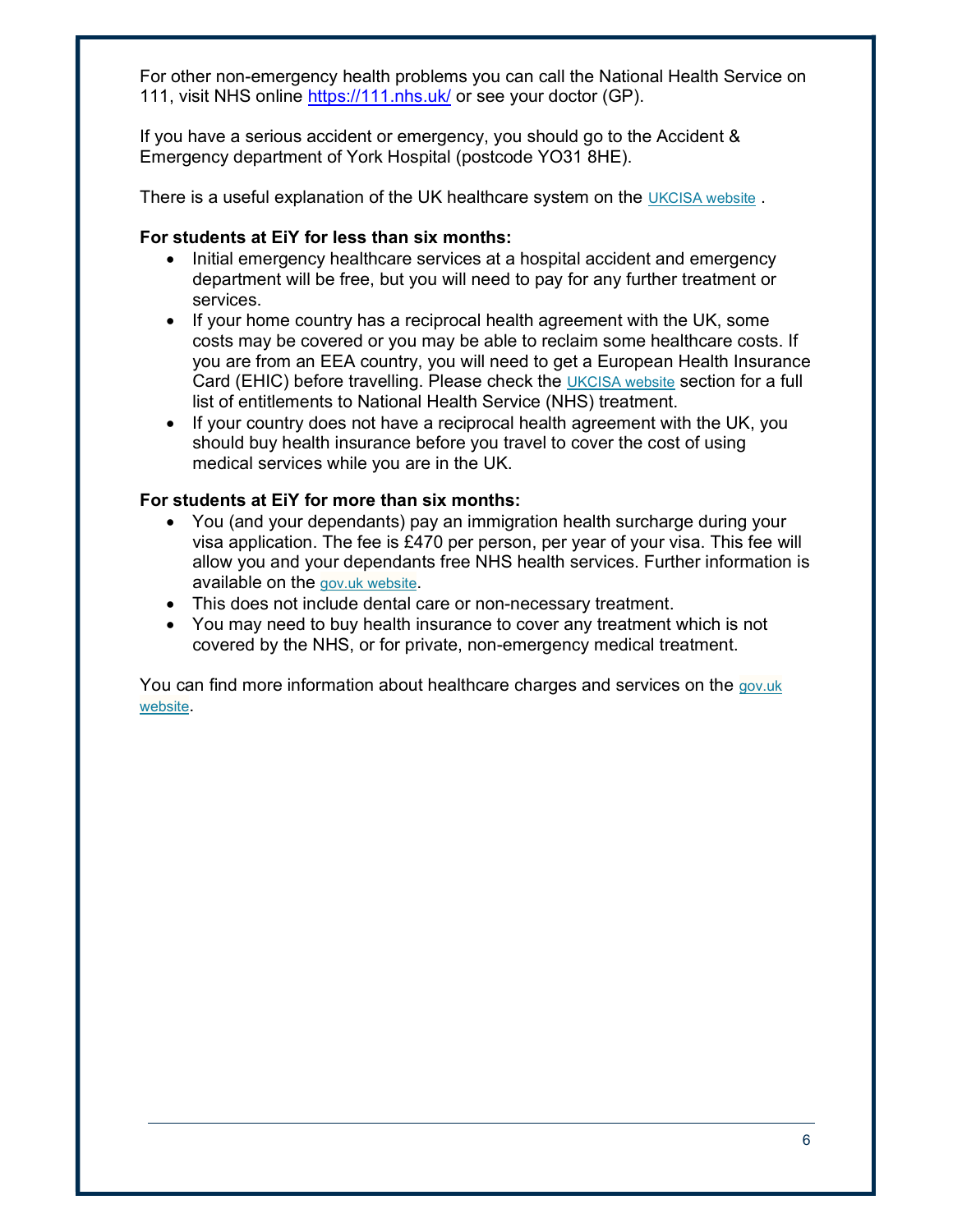# Travelling to York

York is located in the north-east of England almost exactly halfway between the cities of London and Edinburgh. You have chosen an excellent destination!

There are various options for your onward journey to York, depending on the arrival airport.

# Leeds Bradford Airport

Leeds Bradford airport is the closest airport to York, situated approximately 40 miles / 64 kilometres to the west.

There is not a direct rail service between Leeds Bradford Airport and York. Students travelling independently will need to take an express service into Leeds city centre, and then an onward bus or train to York station.

NEWCAS VOE

Taxi Transfer: We can arrange a taxi transfer with our dedicated local taxi supplier in York. The driver would greet you in airport arrivals and drive you direct to your accommodation in York. The journey time takes around 45 minutes and the cost is approximately £65\* (single trip). (\*Price correct in February 2022.)

# Manchester Airport

Manchester has a large International airport servicing flights from all major European cities, as well as some parts of the Middle East. The airport is situated approximately 70 miles / 112 kilometres from York.

There is an excellent rail link directly from Manchester Airport to York, which runs every 40 minutes throughout the day. The journey takes approximately 1 hour 45 minutes.

**Taxi Transfer:** We can arrange a taxi transfer with one of our dedicated local taxi suppliers in York. The driver would meet you in airport arrivals and drive you direct to your accommodation in York. The journey time takes approximately 2 hours and the cost is approximately £130\* (single trip). (\*Price correct in February 2022.)

### London Heathrow / London Gatwick Airports

York has an excellent rail link from central London (Kings Cross). Trains run every hour throughout the day and the journey takes just over 2 hours. Discounts are available on tickets booked in advance. Alternatively, students may prefer to take an internal flight from London to Manchester or Leeds / Bradford Airport.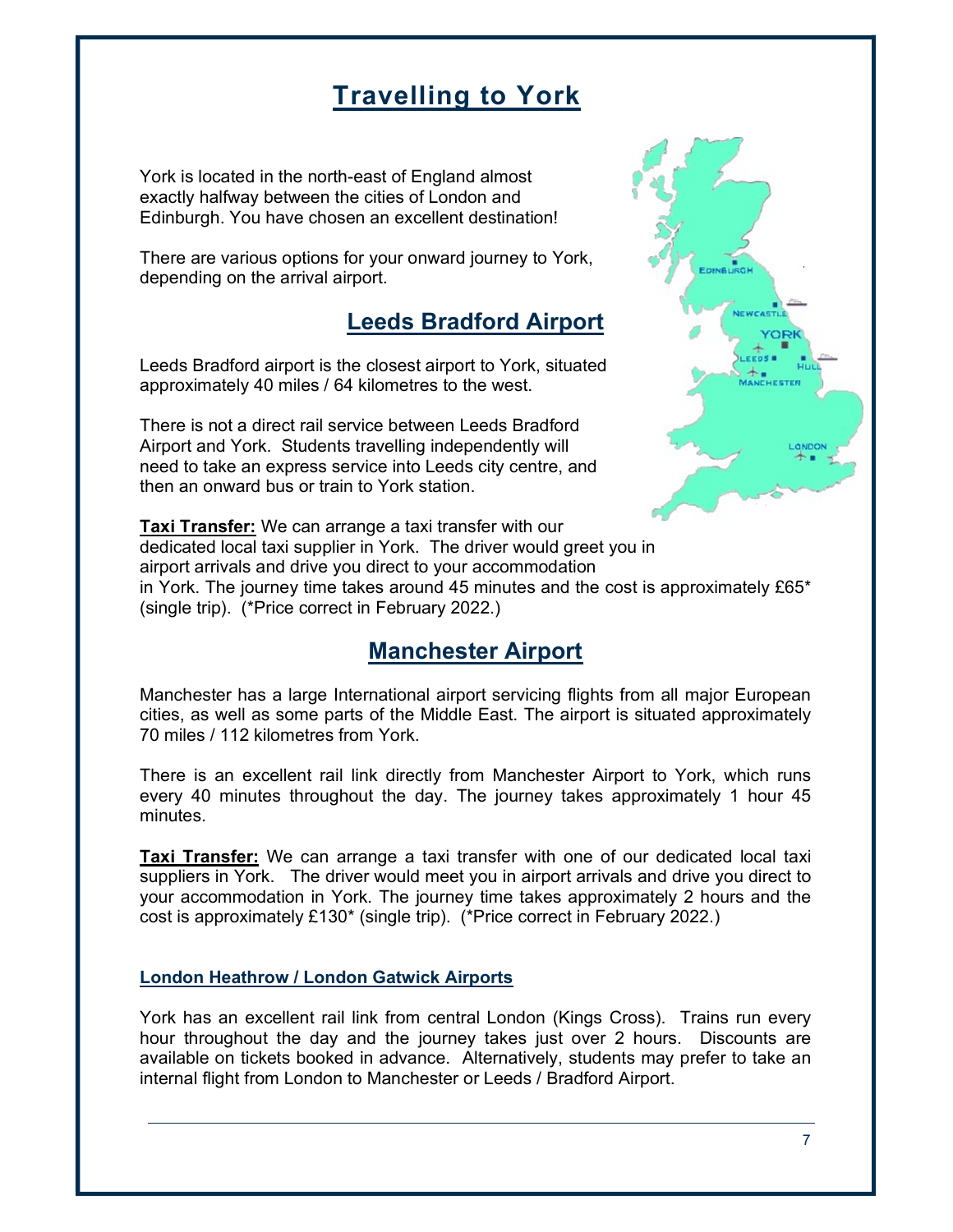### **Other Airports**

Information regarding the transfer options from other UK airports is available on request.

### Useful websites to assist you with your journey arrangements:

| <b>Leeds Airport:</b>            | www.lbia.co.uk              |
|----------------------------------|-----------------------------|
| <b>Manchester Airport:</b>       | www.manchesterairport.co.uk |
| <b>Heathrow Airport:</b>         | www.heathrowairport.com     |
| <b>Gatwick Airport:</b>          | www.gatwickairport.com      |
| Jet2:                            | www.jet2.com                |
| Ryanair:                         | www.ryanair.com             |
| Easyjet:                         | www.easyjet.com             |
| <b>National Rail enquiries:</b>  | www.nationalrail.co.uk      |
| <b>National Express Coaches:</b> | www.gobycoach.co.uk         |

### Taxi Transfers:

We strongly recommend that all students under the age of 18 book the English in York Airport Taxi Transfer service.

All drivers used hold enhanced DBS certificates (which means they have passed a criminal records check), indicating their suitability to work with young people and vulnerable adults. https://www.gov.uk/disclosure-barring-service-check/overview

### We use the following taxi company for all airport and local transfers:

### $\bullet$  STREAMLINE – 0044 (0) 1904 638833

If you ask us to book a transfer service, we will write to you with confirmation of the journey we have booked for you.

### Please note:

Fares for airport taxi transfers will be added to your English in York account and will be prepaid to the taxi company on your behalf.

Please do not get into any other taxi at the airport. If you cannot find the driver, please call the relevant phone number. Please also inform the taxi company and English in York in the event of journey delays. If you fail to do so, waiting charges may be applied.

Should you require assistance from a member of English in York on your day of travel, please contact us on:

0044 (0)1904 636771 (school days) / 0044 (0) 7808 918876 (out of office hours and weekends)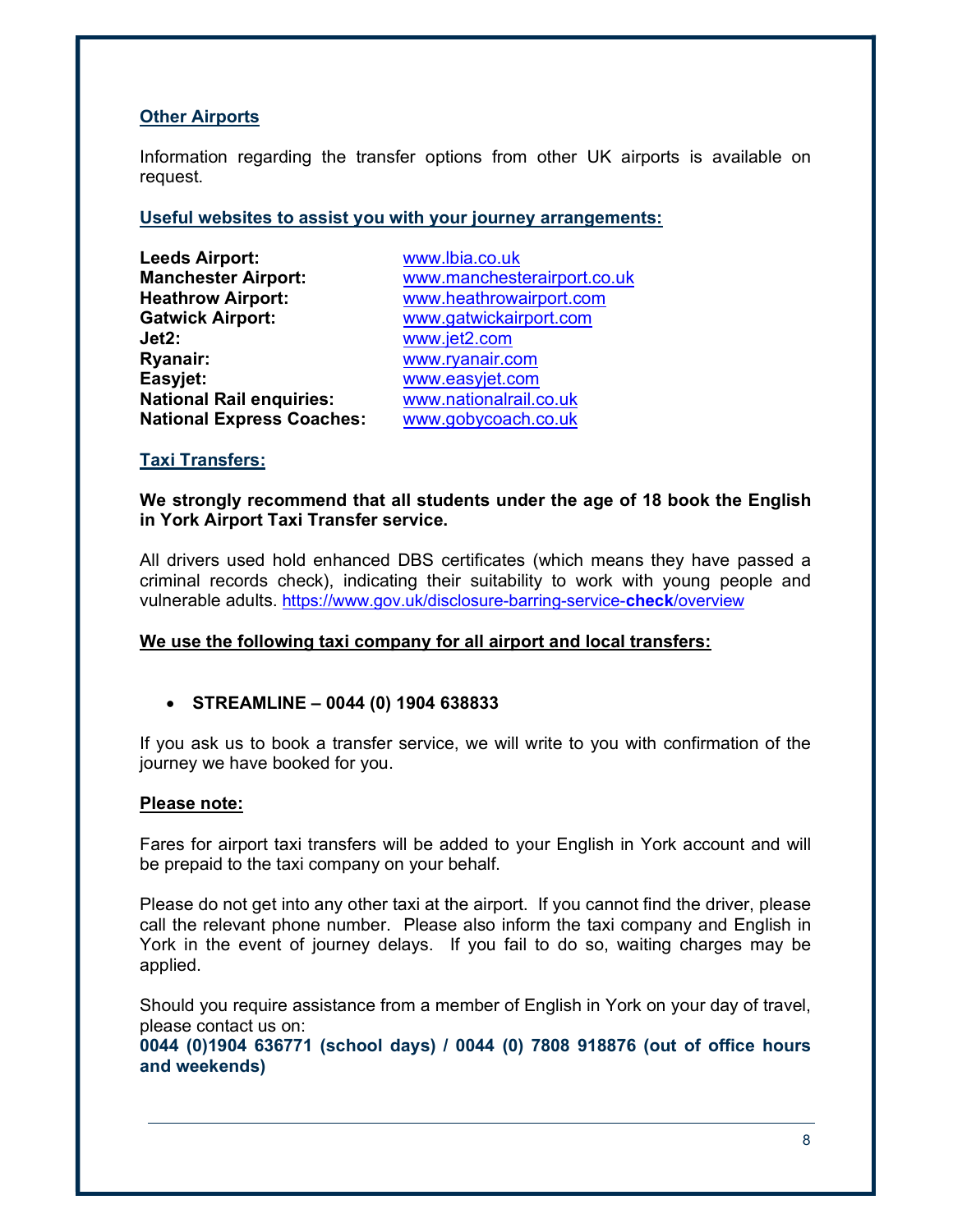# Accommodation in York

'Homestays' are excellent places to practise your English outside the classroom.

Here at English in York we pay special attention to our Homestay accommodation service. Our Accommodation Officer, Rebecca, selects all of the hosts and inspects their homes, in accordance with British Council guidelines.

| What can you expect from Homestay accommodation?                                                                                                                                                                      |  |
|-----------------------------------------------------------------------------------------------------------------------------------------------------------------------------------------------------------------------|--|
| • Care and conversation! Your host(s) will make you feel welcome and try to<br>include you in normal family life.                                                                                                     |  |
| • All students will have their own bedroom unless they request otherwise.<br>There will be an appropriate area to study, either in the bedroom or<br>elsewhere in the home. Students will usually share the bathroom. |  |
| There will be no speaker of the same first language in the house, unless<br>specifically requested.                                                                                                                   |  |
| Breakfast and evening meal will be provided every day.                                                                                                                                                                |  |
| Lunch is provided on Saturdays and Sundays. If you are going on an<br>$\bullet$<br>excursion, you can politely ask your host for a packed lunch.                                                                      |  |
| Lunch is not provided on school days (Monday to Friday). Students are<br>expected to purchase their own lunch.                                                                                                        |  |
| All bedding and towels will be provided. The host(s) will also be happy to<br>include your laundry with their wash or allow you to use the facilities.                                                                |  |
| All people hosting students under the age of 18 hold DBS certificates<br>(which means they have passed criminal records checks) to indicate that<br>they are suitable to accommodate children.                        |  |
| All properties are required to have a Gas Safety Certificate, to ensure<br>appliances in the property are safe.                                                                                                       |  |

If you have any medical conditions or special dietary needs, we must be notified at the time of booking.

### All students must inform English in York of their travel plans as soon as possible.

This information will be communicated to the host family, and you can also contact them before you leave home if you would like to. Where possible, students should give a firm departure date from their host family before arrival in the UK.

# Arriving at your Homestay

Students travelling independently usually arrive in York by train. Because of the possibility of delays, hosts do not meet new students at the station. There is a taxi rank directly outside the train station, and students should get a taxi direct to their Homestay address. York is only a small city, and you should expect to pay approximately £10 for a local taxi transfer.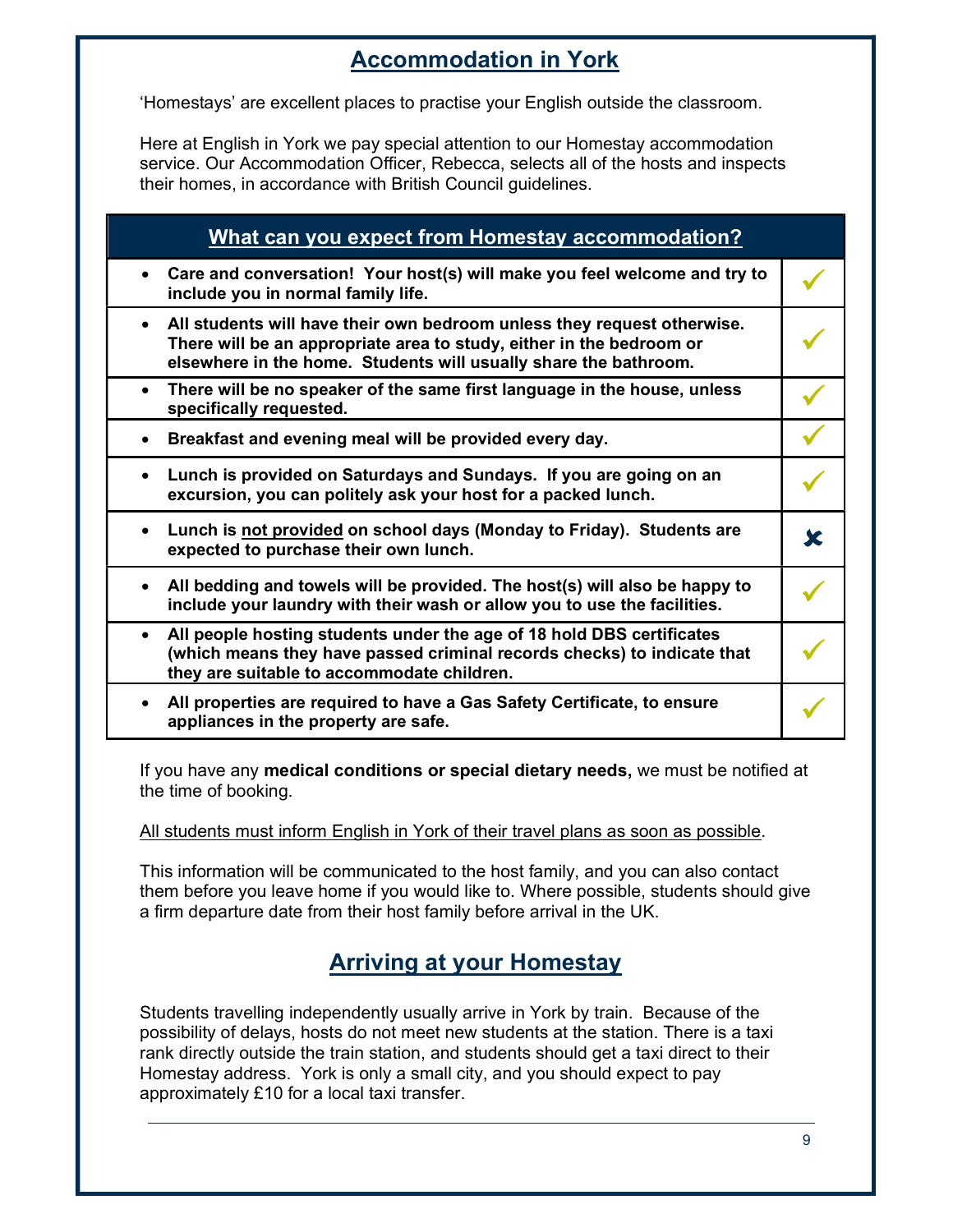We strongly recommend that all students under the age of 18 book the English in York Airport Taxi Transfer Service.

### Location

Our Homestays are in many different areas around York. Students usually travel by bus or walk to school. The centre of York is not a particularly residential area and very few hosts or other York residents live there.

If you have any problems or questions about your Homestay, please contact Rebecca in the School Office:

0044 (0)1904 393919 / rebecca@york-associates.co.uk

### Payment of Homestay accommodation fees

Payment for Homestay accommodation is made direct to English in York: students should not pay their host family.

Accommodation is usually provided from the Saturday or Sunday evening before the course starts and is charged by the day. If you would like to arrive on a different day, please contact the person who has processed your booking.

### What other accommodation options are available?

We believe that Homestay accommodation is an excellent choice for students. It is a safe and economical option, and it encourages the maximum use of English during the evenings and weekends.

However, we realise that Homestay does not suit everyone, especially those students who plan to bring their family to York. Whilst English in York does not make hotel or rental property arrangements for students, we are happy to offer assistance and advice.

We recommend that students visit the following websites for initial information on prices and availability:

#### Bed & Breakfast / Hotels:

www.visityork.org www.booking.com

#### Student Residences:

https://www.studentcastle.co.uk/locations/york-student-accommodation/ https://www.hellostudent.co.uk/student-accommodation/york/foss-studios/ https://www.hellostudent.co.uk/student-accommodation/york/samuel-tuke-apartments/ https://www.vitastudent.com/student-accommodation/york/ https://wearehomesforstudents.com/student-accommodation/york/abode https://www.iqstudentaccommodation.com/york/brickworks https://www.studentroost.co.uk/locations/york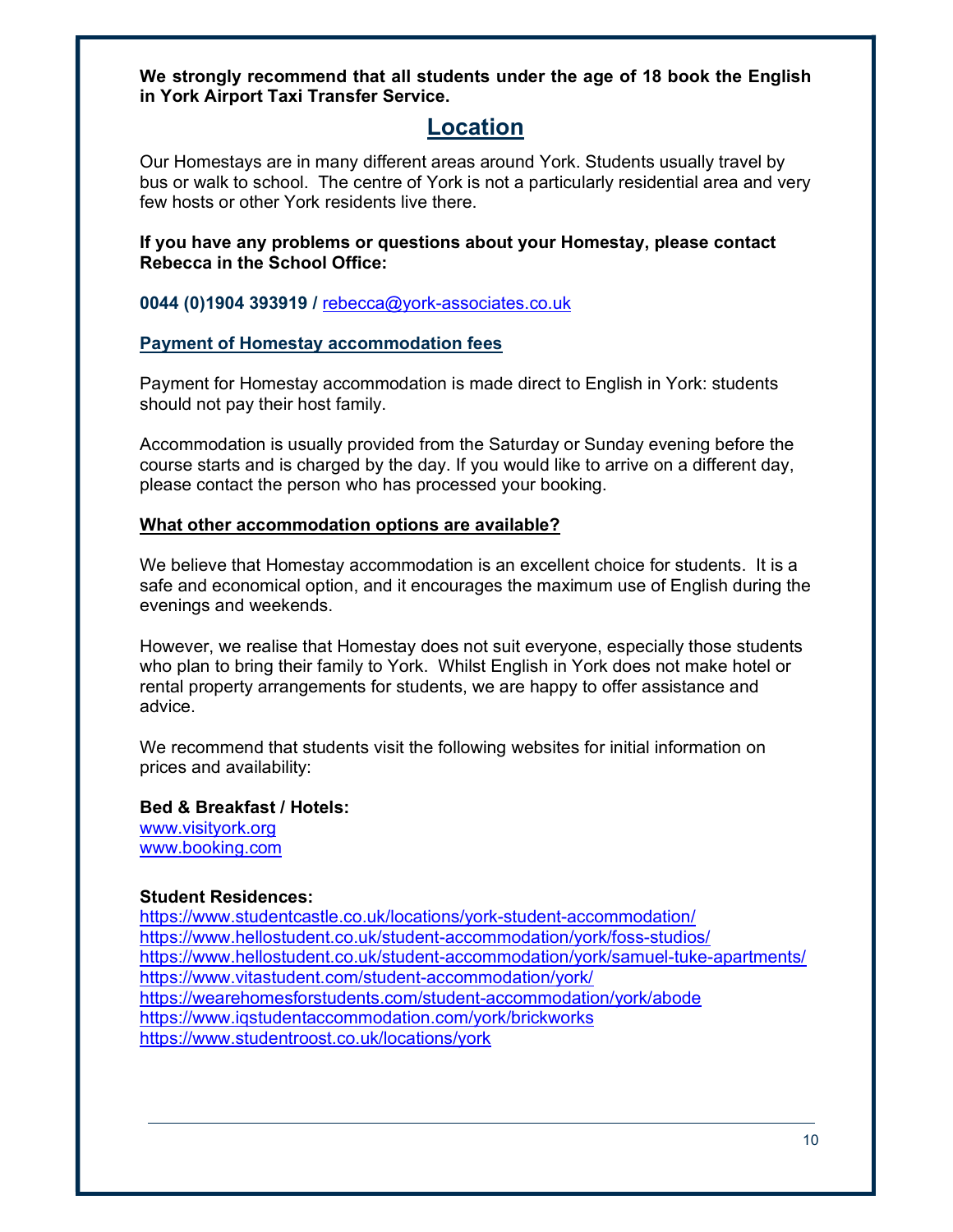#### Short / long term Property Rental: http://www.linleyandsimpson.co.uk

http://www.cityletsyork.co.uk

**IMPORTANT:** - Renting a property in the UK is not as straightforward as it is in many other countries. It is a good idea to ask us to check any documents before you sign!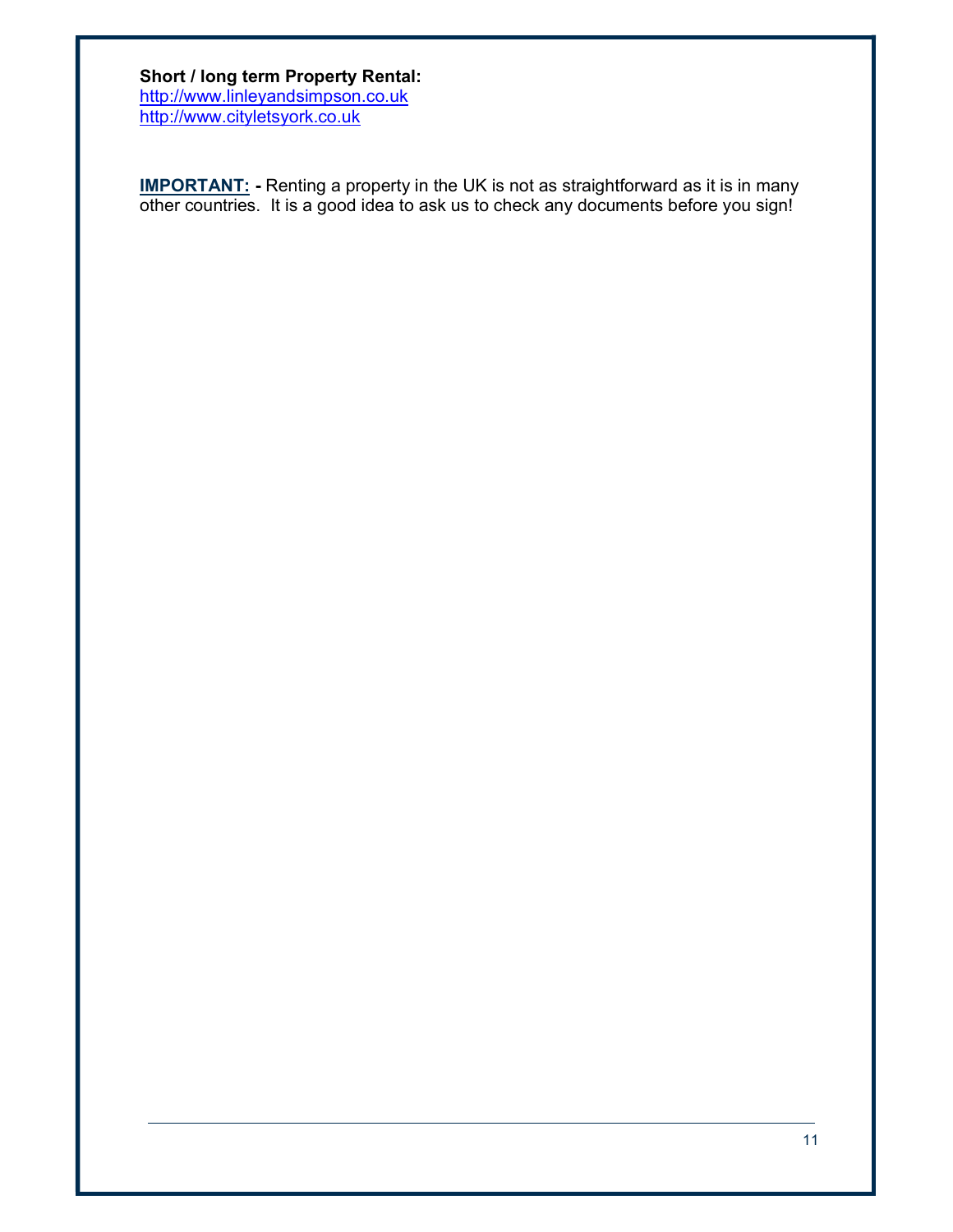|                                                     |             | What is included in my EiY school fees?                                                                                                                                                                                                                         |
|-----------------------------------------------------|-------------|-----------------------------------------------------------------------------------------------------------------------------------------------------------------------------------------------------------------------------------------------------------------|
| <b>Airport Transfers</b>                            | $\mathbf x$ | Airport transfers are available at an additional charge. We<br>strongly recommend that all students under the age of 18<br>book the transfer service. Students should contact the<br>booking office with full flight information in order to<br>reserve a taxi. |
| <b>Placement Test</b>                               |             | Students are asked to complete this prior to arrival, so we<br>can assess their language level and plan classes.                                                                                                                                                |
| <b>Welcome Meeting &amp;</b><br><b>Induction</b>    |             | This includes registration procedures, security, health and<br>safety, introduction to administration staff and<br>management, passwords and lots of helpful information.                                                                                       |
| <b>Police Registration</b><br><b>Administration</b> |             | Long-term students may be required to register with the<br>police, as a condition of their UK visa. We help our<br>students to complete the requisite forms and accompany<br>them to the police station.                                                        |
| <b>Assistance with opening</b><br>a UK Bank Account |             | Students studying for over 6 months may wish to open a<br>UK-based bank account. We will arrange the appointment<br>and accompany students to the bank, as required.                                                                                            |
| <b>Student Identity Card</b>                        | X           | Longer-term students may wish to purchase a Student<br>Identity Card. We order these from an external supplier at<br>the price of £15. Benefits include discounts from local<br>attraction entrance fees. Please ask in reception for help.                     |
| <b>Course Materials</b>                             |             | All materials required for lessons are provided, including<br>textbooks where appropriate.                                                                                                                                                                      |
| <b>Quality Instruction</b>                          |             | A positive learning environment is guaranteed! We use a<br>variety of teaching techniques and resources.                                                                                                                                                        |
| <b>Continuous Assessment</b>                        |             | There are weekly progress tests.                                                                                                                                                                                                                                |
| <b>Academic Supervision</b>                         |             | Monthly tutorials and reports are available for long-term<br>students.                                                                                                                                                                                          |
| <b>Exam Advice &amp; Bookings</b>                   |             | We are not an examination test centre but are happy to<br>offer advice and assistance to our students. If an exam is<br>booked, the relevant exam fee will be payable to the<br>selected test centre.                                                           |
| <b>End of Course Certificate</b>                    |             | This will state the course name, dates of study and the<br>level of your programme.                                                                                                                                                                             |
| WiFi internet access and<br>use of school computers |             | Passwords will be provided on the first day at school.                                                                                                                                                                                                          |
| <b>Book Lending Library</b>                         |             | Students should visit the School Office for assistance.                                                                                                                                                                                                         |
| <b>Social Programme Fees</b>                        | $\bm{x}$    | Social programme activities and excursions are advertised<br>each week. Fees are kept to a minimum and all activities<br>are on a 'pay-as-you-go' basis. Staff members attend all<br>social programme events.                                                   |
| <b>Meals &amp; Refreshments</b>                     | X           | Students are expected to purchase their own refreshments<br>and lunch. Water is provided free of charge. A drinks<br>machine is available on site.                                                                                                              |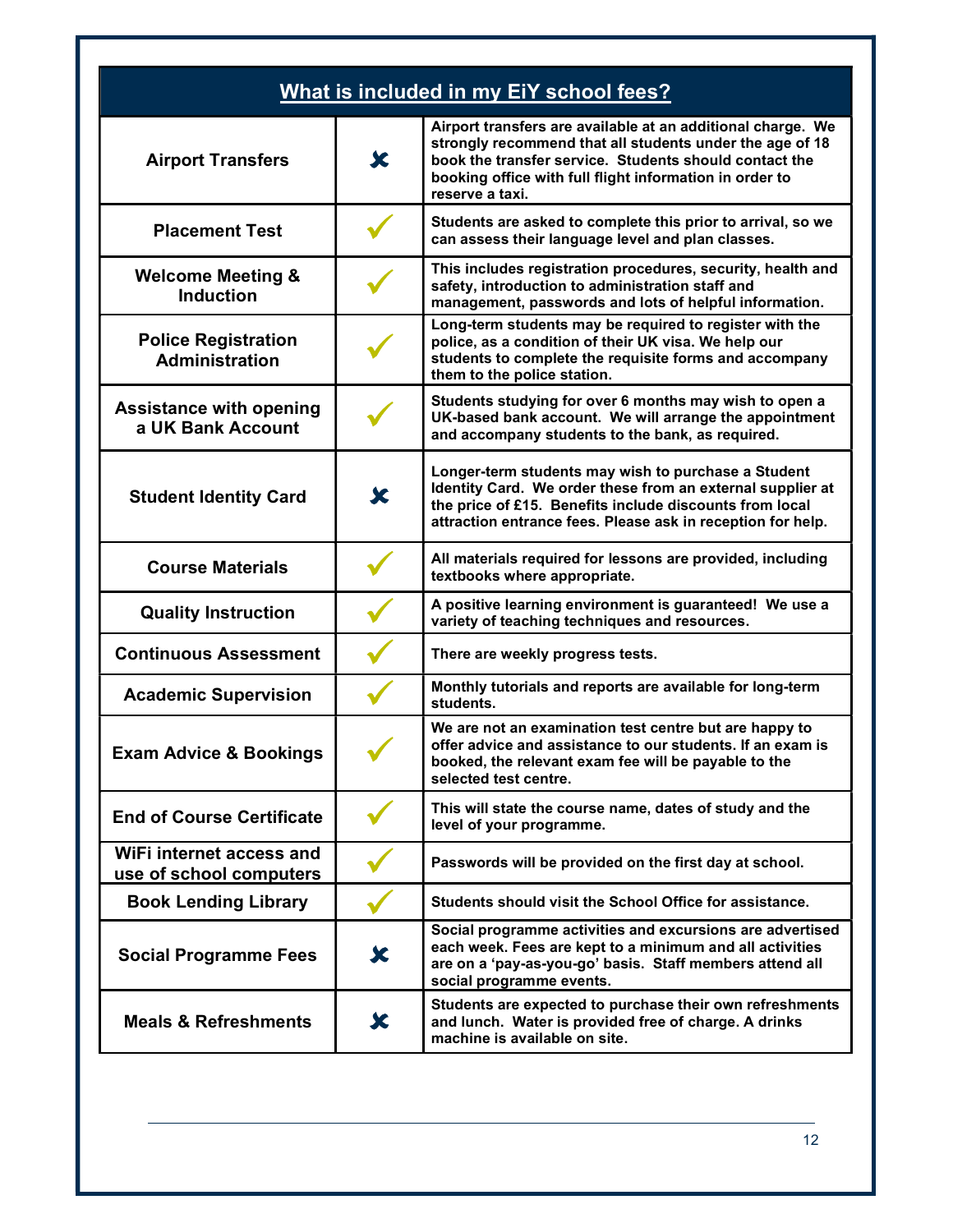### English in York - Location Map (City Centre)



If you wish to view the school / city centre location in more detail, please visit: maps.google.co.uk During peak weeks, we use external classrooms a short walk from the main school building.

### English in York contact details are:

Address: English in York, Peasholme House, St Saviours Place, York Postcode: YO1 7PJ Telephone: 0044 (0)1904 636771 Weekend Arrivals / Emergencies helpline: 0044 (0)7808 918876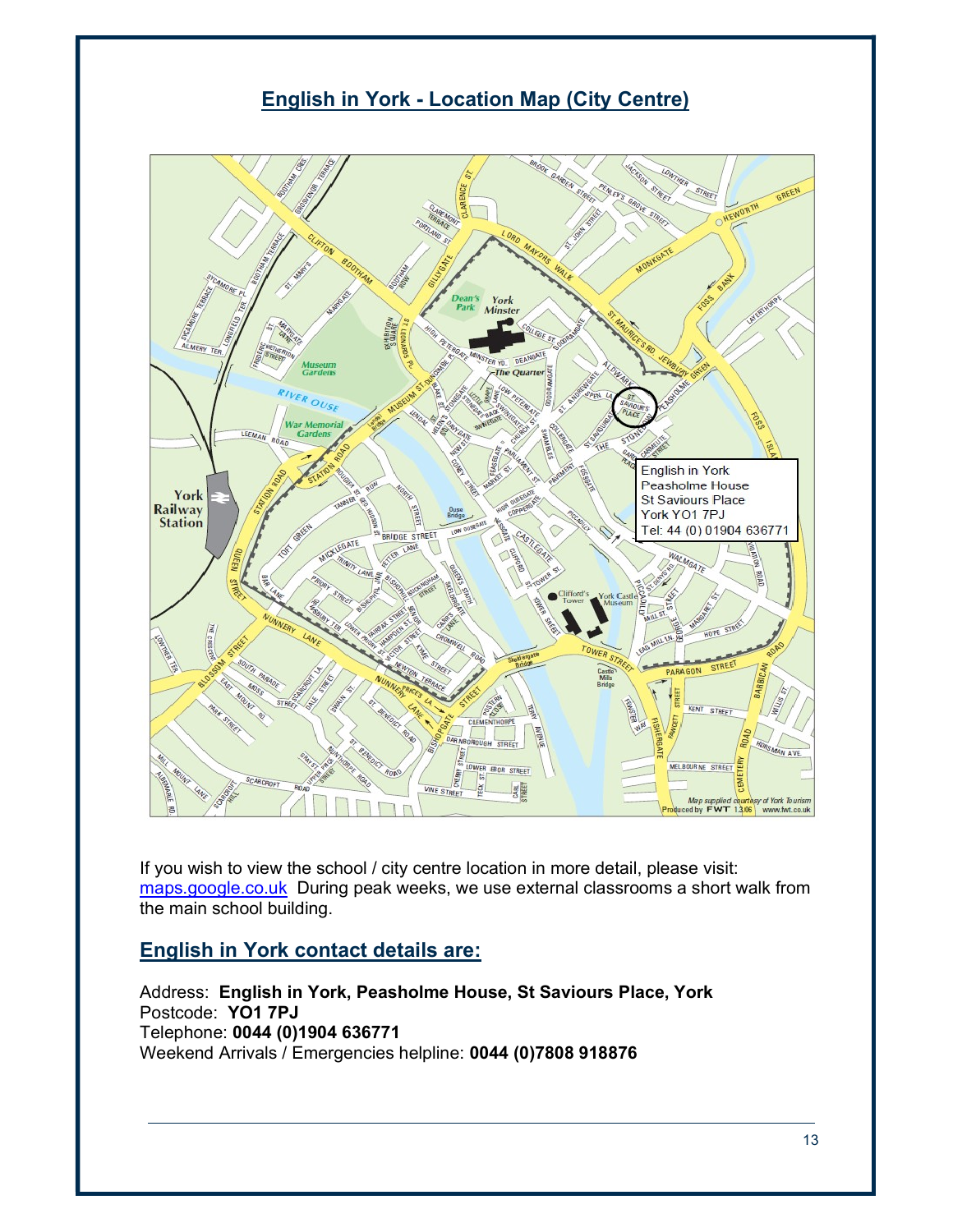# Your First Day!

Your host will show you to school on your first day. Students who have made independent accommodation arrangements should refer to our school location map on page 13.

Placement Test – You will be asked to complete our written Placement Test prior to arrival, or if necessary, on your first morning at the school. This will allow us to establish the most appropriate level of class / teaching materials for you. Please be aware that some courses require a certain level of English - see our 'Courses and Levels' guide on page 3.

Welcome Meeting and Induction - All new students are requested to arrive by 8:45am on their first morning. Please ensure you bring your Passport or National Identity card with you. We will then complete our registration and induction procedures. These will include:

- editing and completion of your 'Personal Information' data;
- the scanning of your original passports and ID cards;
- the exchange of emergency contact information;
- checking that parental consent is on file for all students under 18;
- payment of any outstanding fees;
- an introduction to staff and facilities;
- a tour of the building;
- information about classrooms, timetables, facilities and passwords;
- discussion on health and safety, fire drill procedures and security;
- advice on police registration and opening a UK bank account (as required); and
- a question and answer session.

Payment of Fees - All our courses require advanced payment of fees, as explained at the point of booking. For long-term students, payment by instalment is possible by prior arrangement only. Please discuss with the person who has processed your booking, or Emma McLoughlin (Sales & Administration Manager) in the School Office.

Our full list of payment options is clearly stated on your Booking Confirmation document, and also within our Terms & Conditions section on the EiY website: https://www.english-in-york.co.uk/terms-conditions

|                            | <b>All Courses</b>                        |                 |                                   |                 |  |
|----------------------------|-------------------------------------------|-----------------|-----------------------------------|-----------------|--|
| <b>Morning timetable</b>   | $9:00$ am $-10:30$ am                     |                 | Classes                           |                 |  |
|                            | $10:30$ am $-11:00$ am                    |                 | Coffee break                      |                 |  |
|                            | $11:00am - 12:30pm$                       |                 | Classes                           |                 |  |
|                            |                                           |                 |                                   |                 |  |
| <b>Afternoon timetable</b> | <b>General English &amp; Exam Courses</b> |                 | <b>Other Courses</b>              |                 |  |
|                            | $1:30$ pm $-3:00$ pm                      | Classes         | $1:45$ pm $- 2:45$ pm             | Classes         |  |
|                            | $3:00$ pm $-3:15$ pm                      | Coffee<br>break | $2:45$ pm $-3:00$ pm              | Coffee<br>break |  |
|                            | $3:15$ pm $-4:00$ pm                      | <b>Classes</b>  | $3:00 \text{pm} - 4:00 \text{pm}$ | <b>Classes</b>  |  |

### Timetable: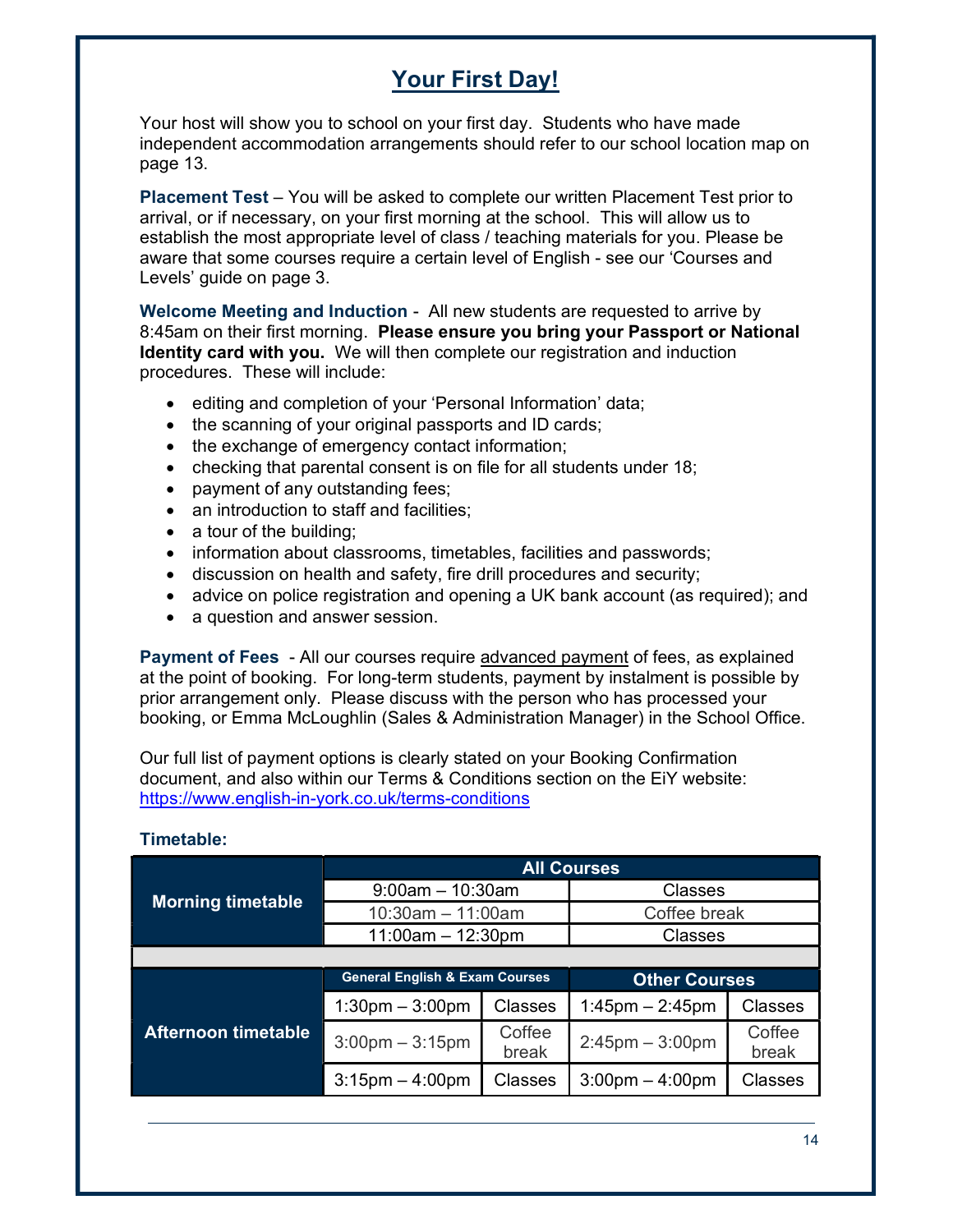# Your Studies

Most students who study with us follow one of our General English group programmes.

Morning classes are based on an appropriate course book at one of these levels:

- Elementary
- Pre-Intermediate
- Intermediate
- Upper-Intermediate
- Advanced

The emphasis in the morning is on introducing vocabulary and language structures and practising these in context. Your course book is included in your fees.

Afternoon General English classes are based on a topic or theme that provides a platform for communication through a range of skills. By the end of the week, you will have acquired a bank of vocabulary and appropriate language connected to the topic. The lessons are aimed at natural and realistic language interchange and can include:

- pair work/information exchange/jigsaw listening and reading
- role-plays/simulations (meetings/phone calls/negotiations/social situations)
- preparing/delivering presentations
- group work/discussions/debates
- questionnaires/surveys (carried out inside or outside the building); and
- project work (e.g. making a newspaper or magazine).

The course structure and content for closed groups, special programmes and exam preparation courses will vary.

### Attendance

If you cannot come to school, or you know you are going to be late, please let us know (01904 636771). You can leave a message on the answer phone if you ring outside office hours.

Please do not arrive late for lessons because it is not good for your progress and is disrespectful to everyone in the classroom. If you are late, please knock gently on the door, go into the class and settle into your seat as quietly as possible. If your classmates are in the middle of a task, do not disrupt them: observe the activity and wait for the next part of lesson to join in fully.

Students who are persistently late or absent may be subject to disciplinary action.

Students are excused for religious observance.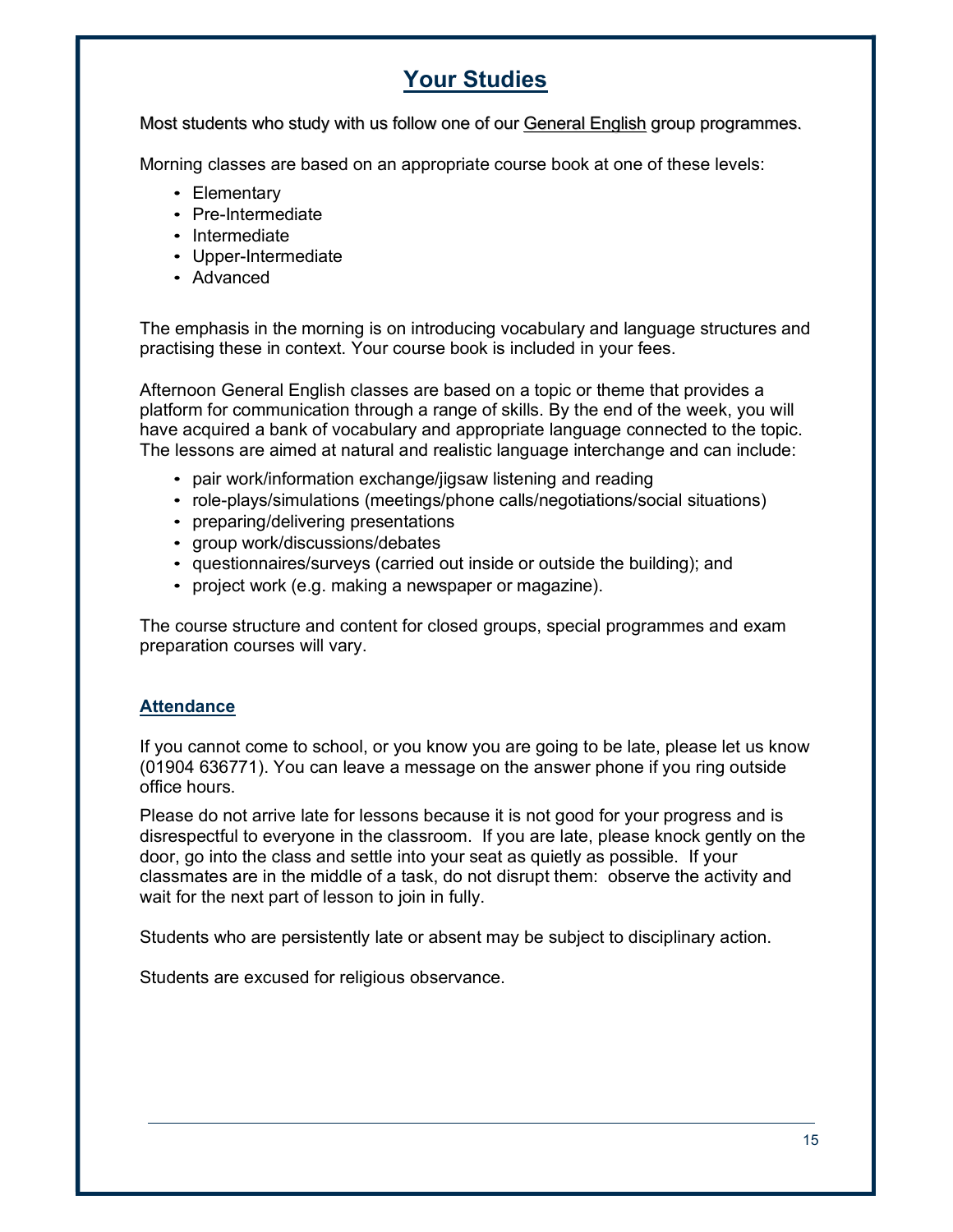### **Examinations**

English in York offers Examination Preparation courses. We are not an examination test centre. The cost of tuition fees does not include official examinations.

Students wishing to book an exam should ask the Academic Management team for assistance. We are pleased to help our students to book external examinations once they have commenced their studies. All examinations are subject to availability and payment of the relevant fee, which will usually be payable direct to the selected test centre.

Guide to approximate examination fees (2022):

IELTS (SELT centres – required for UK visa / university entry) - £195 IELTS (other centres) - £185 FCE - £155 CAE - £165 CPE - £175

#### Changes to Bookings

If you wish to alter your **course programme**, please speak to Laura Neale, Director of Studies, as soon as possible. Whilst we cannot guarantee that we can effect the requested changes, we will always do our best. All changes are at English in York's discretion, and subject to full payment of any fee increase. Refunds will not normally be possible.

Long-term students wishing to take **holiday** from their course must request this in writing. Holidays should normally be for a maximum duration of 2 weeks. We require a minimum of 2 weeks' notice of any intended holiday, or full fees will be payable.

If you wish to move to a different **Homestay**, or to alter the dates of your stay, you must speak to Rebecca, our Accommodation Officer, immediately. All changes will require a minimum of 1 week's notice and will be subject to availability. Cancellation fees may apply.

Standard Homestay fees apply for holiday periods of 2 weeks or less. Students wishing to take holiday for more than 2 weeks and retain their Homestay room may be able to do so, subject to payment of a small retainer fee (please ask Rebecca about this). You must discuss this with your host and the school as early as possible.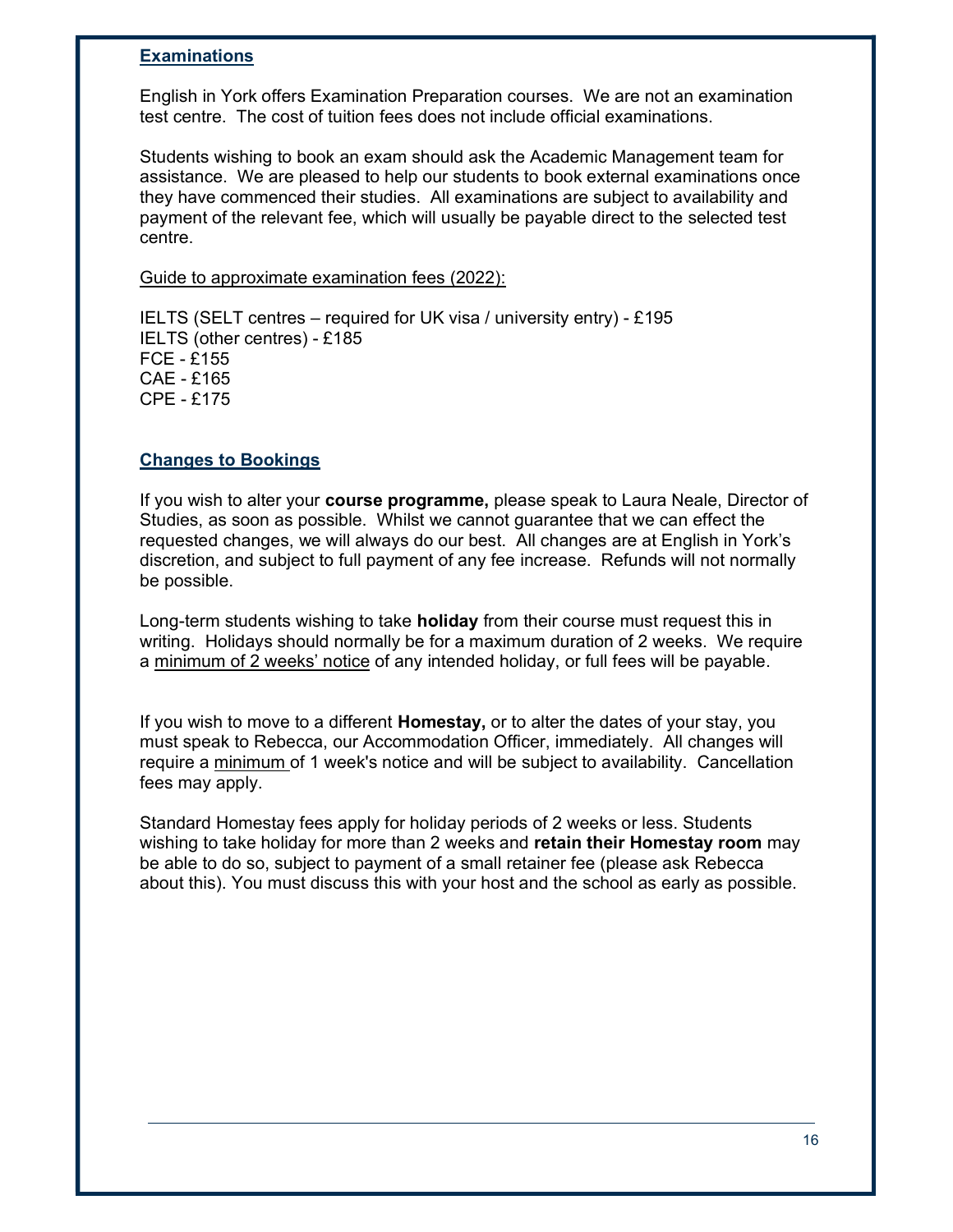# Social Activities

Studying with us is not only about the classroom experience. Your lessons in the classroom are a key component of your stay, but there are also many other stimulating and interesting aspects of the experience of coming to England.

English in York offers a programme of social activities to help students get to know their new home and make friends with other students. We offer a minimum of one evening activity per week (usually two) and one full-day excursion every weekend. Activities usually cost around £8.00 - £15.00 each during the week, and around £15.00 - £25.00 at the weekend. Examples of these activities:

### Evenings

- cinema or theatre
- classical music concert, folk or jazz, sometimes in a pub\*
- ghost walk (with guide)
- river cruises
- sports activities
- evening meal in a restaurant
- quiz nights
- barbeques

\*Under 18s are not permitted to attend events in pubs.

### Full Day

- guided tour of main historical sites of York
- Castle Howard (stately home)
- Whitby and Robin Hood's Bay (coastal towns)
- Royal Armouries Museum in Leeds
- Harrogate and Knaresborough (two beautiful spa towns)
- Yorkshire Dales or Yorkshire Moors walks
- city visits such as to Manchester, Newcastle or Liverpool

#### All English in York Social Activities are accompanied by a member of staff.

All students should take their mobile phone with them to events, and save the Social Programme contact number: 0044 (0) 7580 520705

### In and around York…

### Travel in York

York city centre is quite small and easy to see on foot! However, you may need to take the bus from your Homestay to the city centre. Your host should be able to advise you on the bus service from their home to the city centre.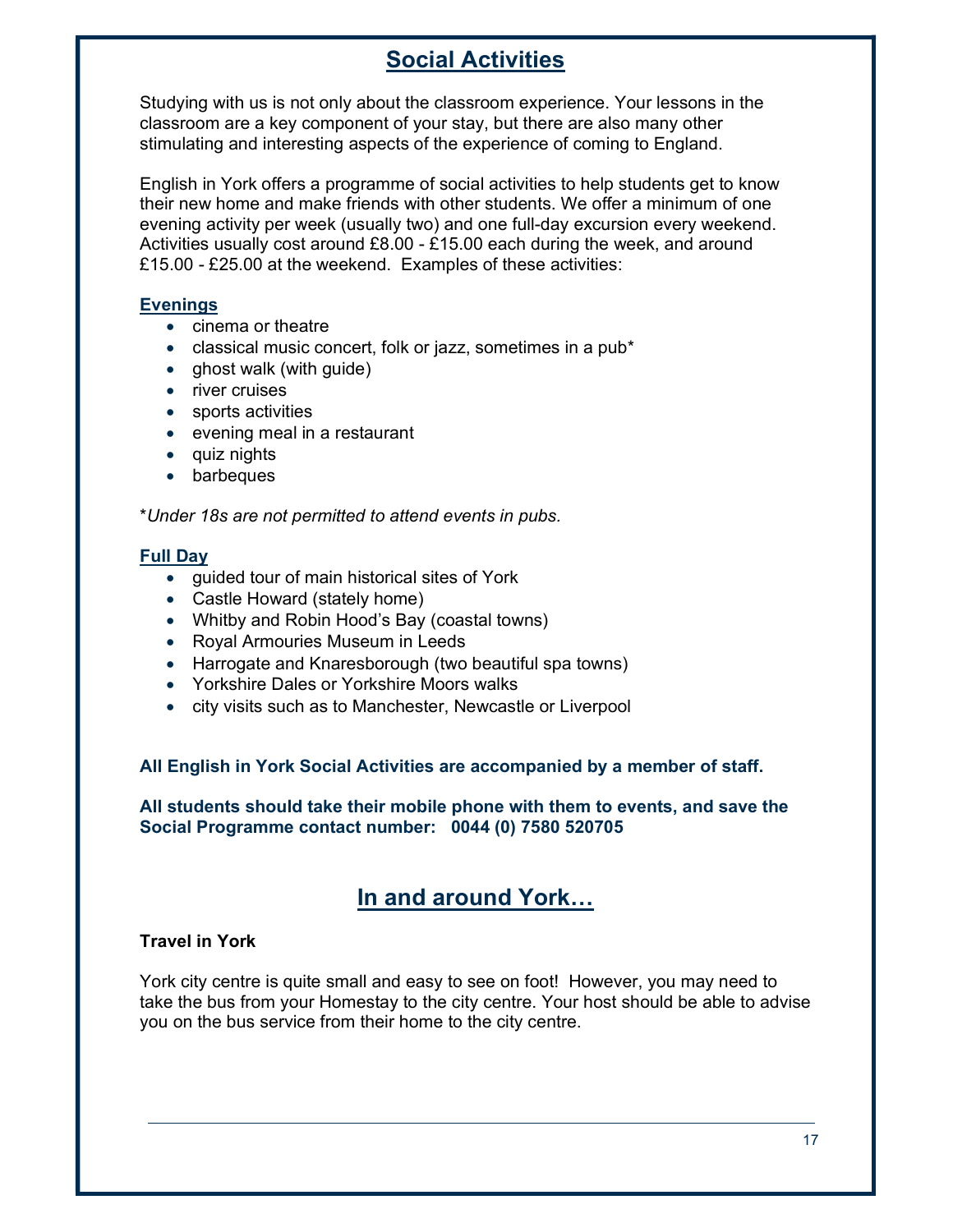You can buy a weekly bus pass for First York buses directly from the bus driver (currently £18 per week for unlimited travel for adults). You can also buy a monthly bus pass in person, without a student card, for £60 at the York Information Centre. If you need a timetable or other information about longer-term bus passes, concessions and the First Bus App, please visit www.firstgroup.com/ukbus/york/tickets/

### **Entertainment**

One of York's most popular evening activities is **visiting a pub** or club (over 18s only). Pubs serve alcoholic drinks but you do not have to drink alcohol when you visit a pub. Pubs also offer a wide range of soft drinks and often hot drinks such as tea and coffee. Many of the pubs in the city centre serve food, which is usually traditional and quite simple, but good value for money. In the evenings, some pubs also offer entertainment such as live music, quizzes and karaoke. Most pubs are open seven days a week. If you want more information about good pubs to visit, look at the notice boards or ask at any member of our team for more information. Please note that it is illegal for anyone under the age of 18 to buy or consume alcohol in the UK.

There are several **nightclubs** in York, all of which are open until the early hours of the morning. All the nightclubs have a "student night" at least once a week. The minimum age to enter all nightclubs in York is 18, and you may be asked for identification.

York has some cinemas; two in the city centre, one at Clifton Moor Retail Park and one near Vangarde Shopping Park. Special offers apply on certain days / evenings. You can look at their websites for more information:

| City Screen: | https://www.picturehouses.com/cinema/York Picturehouse |
|--------------|--------------------------------------------------------|
| Everyman:    | https://www.everymancinema.com/                        |
| Vue:         | https://www.myvue.com/cinema/york/whats-on             |
| Cineworld:   | https://www.cineworld.co.uk/cinemas/york               |

### The notice boards in school also offer plenty of other ideas for social and sightseeing activities.

### Eating Out

York has a wide variety of places that sell food - from quick snacks or fast food to three-course meals. Please ask a member of our friendly team if you would like any suggestions.

### Places of Worship

If you would like any information about places of worship, please contact the school prior to arrival, or ask any member of the administration team.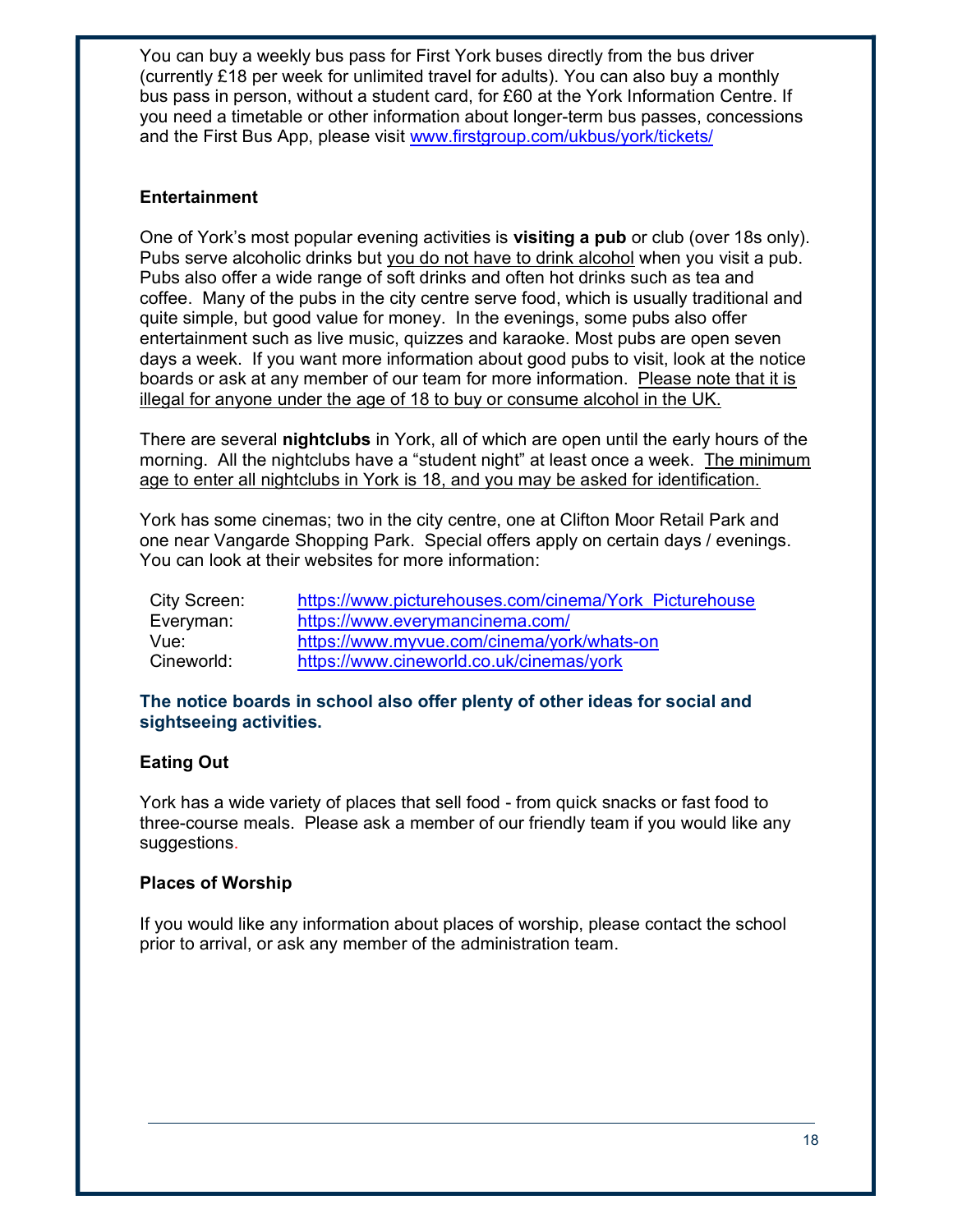# English in York Policies

In order to keep our school running smoothly and ensure that each of our students is safe and happy, we need to have policies and procedures in place.

### Policy regarding students under the age of 18 years

English in York (EiY) offers courses for adults and does not provide an exclusive environment for under-18s.

All students are treated as independent, mature individuals. However, we acknowledge that students under the age of 18 are legally children, and we have put in place a safeguarding policy which is known to all staff and Homestay providers. The school will normally deal directly with a student, and not with parents. English in York will correspond with parents only when the student's welfare and progress is considered at risk and the matter cannot be dealt with between the school and the student.

English in York recognises the need to safeguard younger students so follows the policies and guidelines of the current UK legislation relating to the care of young people. All school staff are made aware on a weekly basis of any students in school under the age of 18 years, and the Accommodation and Welfare Officer has a specific role as principal point-of-contact for all student welfare issues.

The parent or guardian of any student who is under the age of 18 must provide 24 hour contact information for the duration of the young person's course at EiY. The parent or guardian should in turn retain the school's contact details.

It is expected that students will respect the wishes of their Homestay family regarding such matters as behaviour, care for their home and meal - times. The student must keep the Homestay informed of their whereabouts and the times at which they will return following school or other activities. English in York assigns the time by which young students are expected to return to their Homestay each day (normally 10.30pm).

There will be a special induction on arrival at EiY, which will give guidance to younger students on behaviour outside school hours, and on what they can expect when living in Homestay accommodation. This will include such details as laundry arrangements.

Lunch is not provided by the host on weekdays, and students are expected to purchase their own.

#### Programmed Social Activities

English in York organises various social activities and excursions. These usually take place outside normal school hours, either in the evenings or at weekends. They form an important part of the student's time at EiY, offering the opportunity to socialise with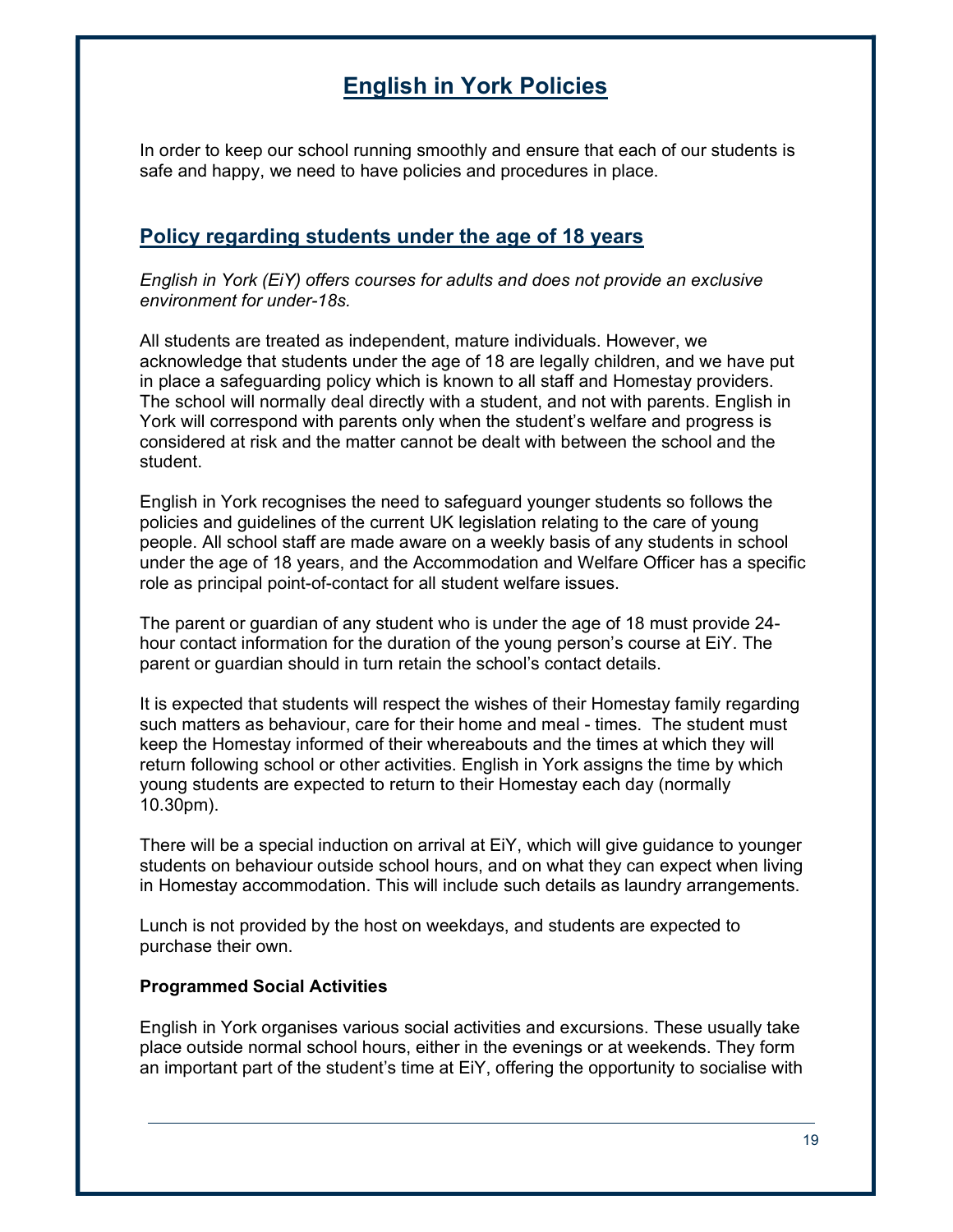other students and staff, and the chance to visit places of interest in the area. There will be a charge to cover such items as admissions and transport.

All students are invited to join in the social programme\*\*, which is supervised by EiY staff to appropriate ratios.

In signing the English in York Consent Form, parents/guardians consent to a student aged under 18 taking part in organised events, except where UK law forbids it.\*\*

\*\* Occasionally, evening events may be appropriate for students age 18+ only (e.g. pub /club nights). Students aged under 18 will not be permitted to attend in these circumstances.

### The Law in the UK

- Alcohol and tobacco UK law states that it is illegal for anyone under the age of 18 to purchase alcohol and tobacco. The school will take reasonable steps to seek to ensure that the law is not broken but cannot undertake to supervise individual students.

- Relationships with staff under the Sexual Offences (Amendment) Act 2000, it is a criminal offence for any person in a position of trust to engage in sexual activity with someone under 18 years. All staff at English in York have had police (enhanced DBS) checks.

- Child protection as a matter of law in England, a person under the age of 18 years is a child. The School has a **Duty of Care** to protect those under the age of 18 from abuse and will report any suspicions or allegations of abuse of children to the appropriate authorities. Any such suspicions or allegations will be reported to the Designated Safeguarding Team within the school initially.

The four members of staff who make up the **Designated Safeguarding Team** are:

- Richard Hawker (Managing Director and Designated Safeguarding Lead);
- Laura Neale (Director of Studies and Assistant Designated Safeguarding Lead);
- Rebecca Dunmore (Accommodation
- Officer and Designated Safeguarding Person); and
- Pauleen Morrison (Assistant Director of Studies and Designated Safeguarding Person).

English in York's Safeguarding Policy is available on our website.

### Abusive Behaviour Policy

English in York aims to create an environment where all staff and students feel happy and safe. Please respect and enjoy the diversity of the English in York community. We have a duty to protect each other from abusive behaviour. All staff and students have a responsibility to report abusive behaviour, whether they have observed it themselves, heard about it from the victim or an observer, or are the victim.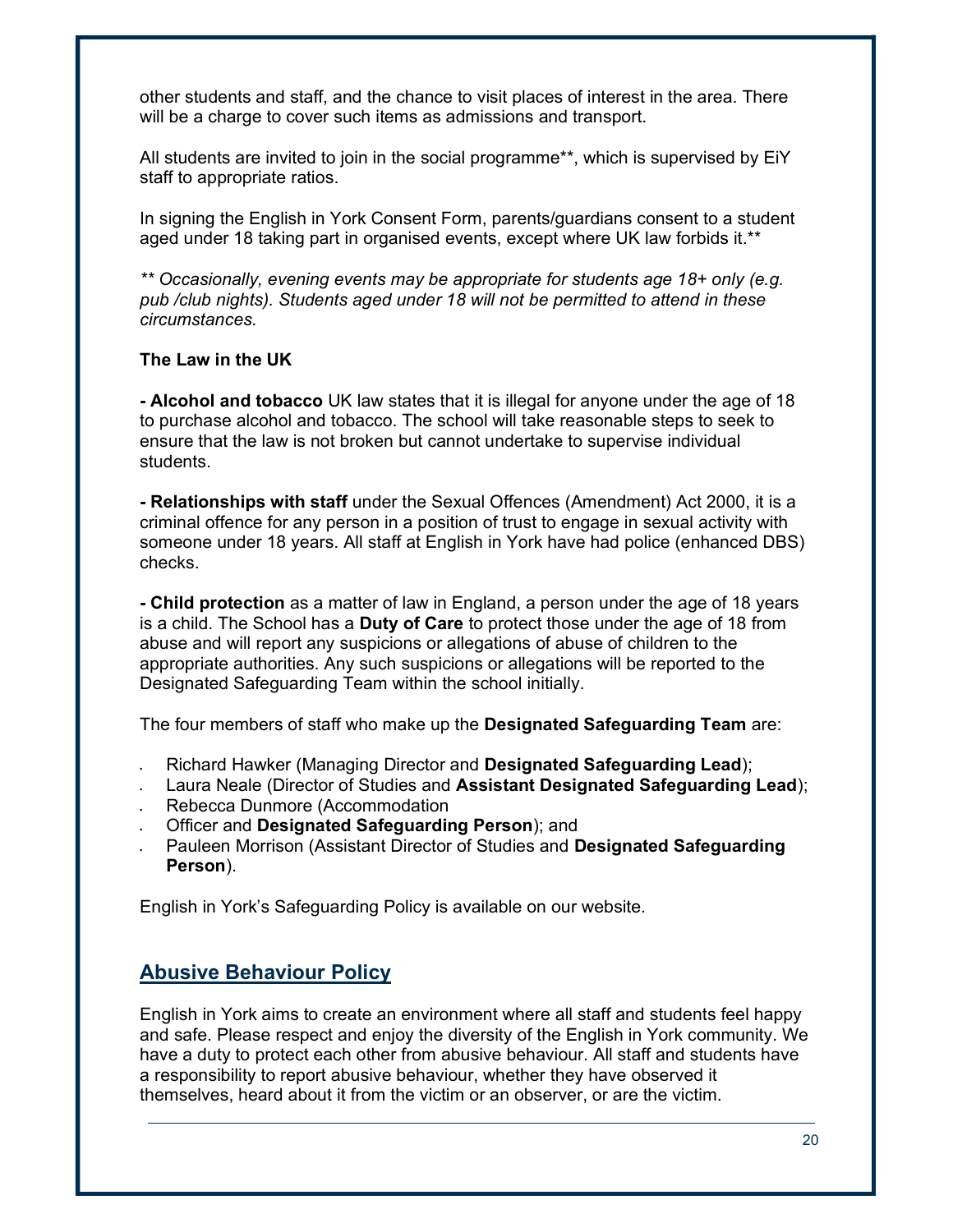Abusive behaviour is any behaviour intended to hurt or upset someone physically or emotionally, either face-to-face or online (cyberbullying).

The following list contains some examples of abusive behaviour:

•physical violence or inflicting of physical pain or discomfort of any kind

- sexual harassment, including physical and verbal abuse
- threats of any kind
- name calling or laughing at someone
- spreading rumours about someone
- refusing to work or interact with someone in the classroom.

If behaviour like this is repeated, it is called bullying. If you feel you are being bullied, please talk to someone about it as soon as possible.

### EIY procedure for dealing with abusive behaviour

Bullying is unacceptable and we take it very seriously. The process described below would be an example of step 3 of our 'Discipline 5 steps':

- complaints of abusive behaviour should be reported to the Director of Studies / Management. If you feel more comfortable doing so, you can speak with any member of staff, who will refer your complaint to Management
- Management will investigate by discussing the incident with all the people involved
- the incident will be recorded in writing and the bully will be asked to apologise to the victim
- $\bullet$  if the bully and/or bullied is under 18, the parents / guardians will be contacted immediately and informed of the behaviour
- designated Safeguarding Staff will be kept fully aware of the situation throughout
- if the abusive behaviour involves dangerous physical harm or where UK law has been broken, the police will be contacted. The alleged perpetrator(s) may be suspended immediately until police enquiries have been carried out. 'Discipline step 5' could be immediately reached in this circumstance.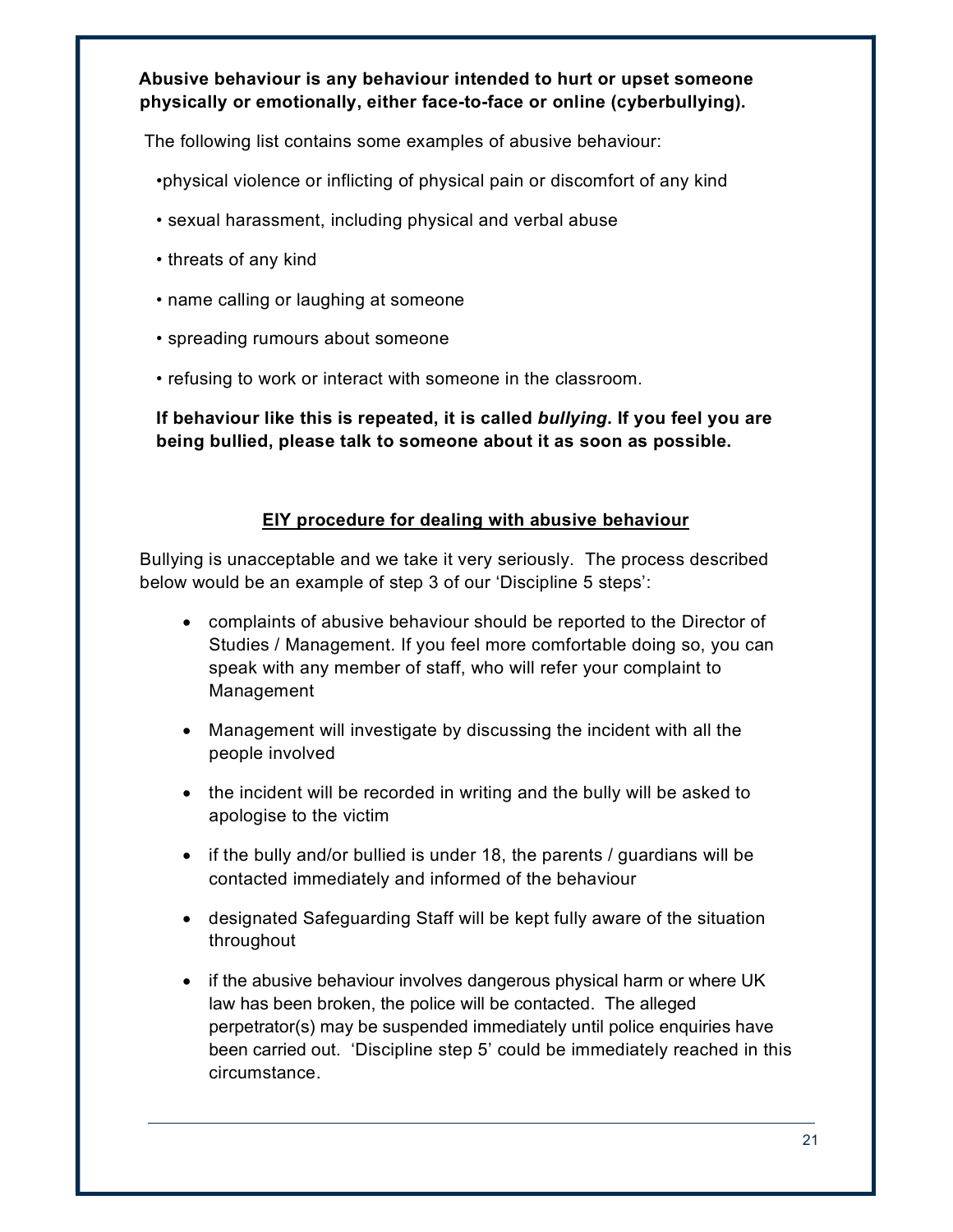### Policy regarding discipline and exclusion

English in York expects a mature approach to attendance and timekeeping; and that students and staff will treat each other politely and with respect. Any behaviour which adversely affects the opportunity to learn, or which makes others uncomfortable, will be viewed seriously. This may include:

- repeated or extended absences or lateness
- inappropriate behaviour or language related to nationality, ethnicity, age, disability or gender; or
- damage to property.

We will investigate and act on any occurrences or complaints, as follows:

### Discipline 5 STEPS:

- 1. Discussion
- 2. Verbal warning by Director of Studies / Management
- 3. Written warning by Director of Studies / Management to students. A copy will be

forwarded to parents or sponsors where appropriate.

4. Final written warning by Director of Studies / Management to students. A copy will be forwarded to parents or sponsors where appropriate.

5. Expulsion. Please note that no refund will be given. Students or their parents must arrange immediate return to country of origin, at own expense.

In the event of gross misconduct, we reserve the right to terminate your course with immediate effect. If you break any UK laws, we will also inform the police.

#### The 5-step procedure stated above will not apply in instances of:

- use / possession of drugs on site
- alcohol consumption on site
- violence (threatened or actual)
- theft; or
- possession of weapons.